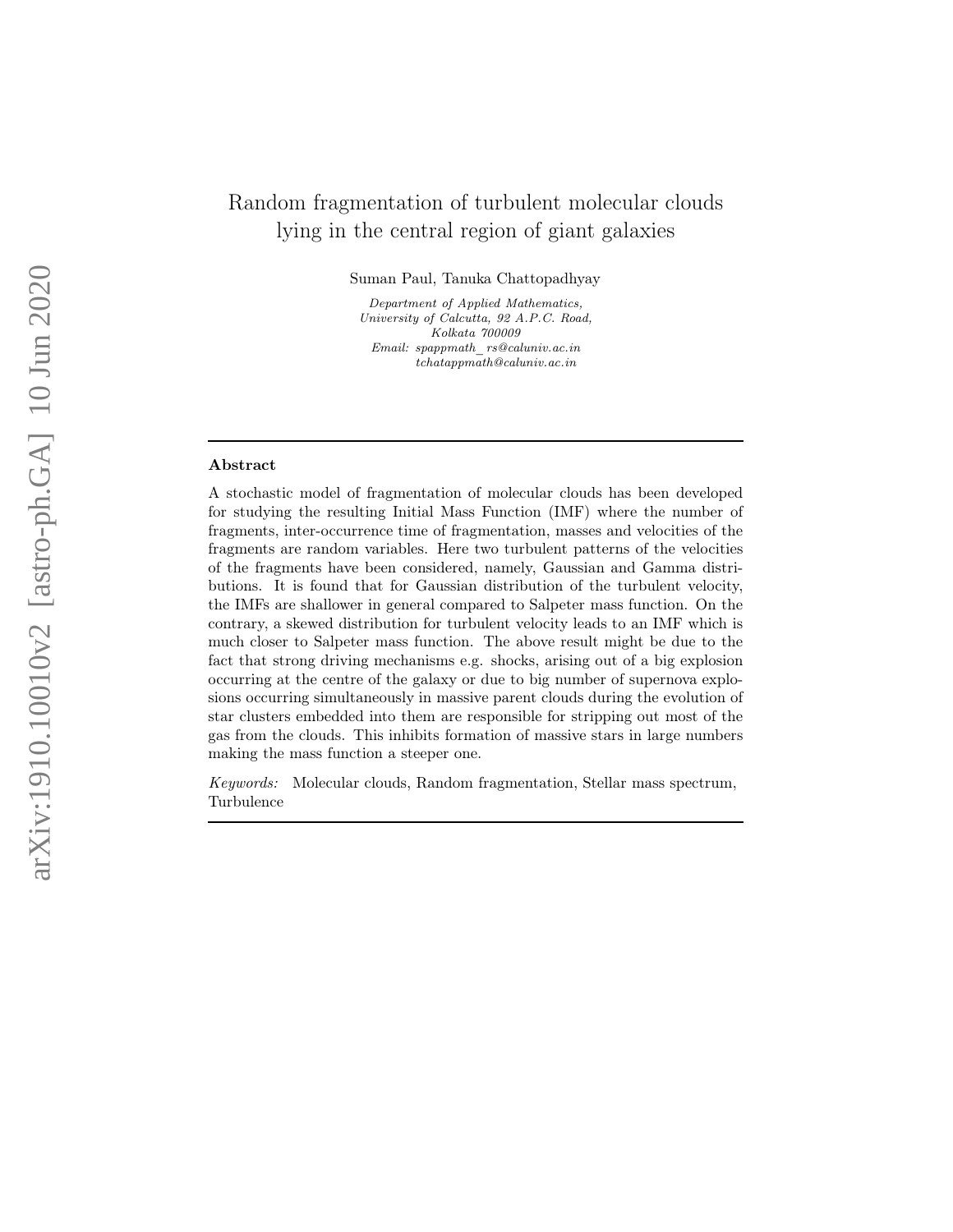### 1. INTRODUCTION

The dynamics of interstellar medium as well as the existence of baryonic dark matter (i.e the matter made of proton and neutron) is closely related to the process of star formation and galaxy evolution. Cool, dense molecular clouds which are fugacious in features, are the key ingredient relative to star formation. The fragmentation occurs due to gravitational collapse of a certain fraction of the molecular cloud when its mass is higher than a critical mass, known as Jeans mass (Jeans [1]) and this continues until the fragmented mass switches over from isothermal to adiabatic phase. Recent studies (Padoan and Nordlund [2], [3]; Machida et al. [4]; Federrath and Klessen [5]; Hopkins [6]; Girat et al. [7]) have shown that gravity and thermal pressure alone are not sufficient to explain star formation, instead turbulence, magnetic field and feedback are the other processes taking active role in star formation. The final stellar mass frequency distribution i.e the Initial Mass Function (hereafter IMF) thus obtained, delivers as the most important tool to study the star formation mechanism. However to find the origin of IMF is still difficult and one of the most profound problems in modern astrophysics.

Salpeter  $([8])$ , in his seminal work, for the first time, showed that the IMF is a single power law distribution for the massive stars of the form,  $dN/dlogm$  ∼  $m^{-\Gamma}$ , for 0.4  $M_{\odot} \leq m \leq 10$   $M_{\odot}$ , with index  $\Gamma \sim 1.35$ , where m is the mass of a star,  $N$  denotes the number of stars within some logarithmic mass range  $m$  and  $m + dm$ . In linear mass units,  $dN/dm \sim m^{-\alpha}$  makes it possible to estimate the number of stars within the same mass range with  $\alpha = \Gamma + 1$ . But for the less massive stars, Miller and Scalo ([9]) found that a log normal shape is more likely rather than power law shape. Few years later, the concept of segmented power law was derived (Kroupa et al. [10]; Kroupa [11], [12]) by which the shape of IMF was found to be the joining of two power law segments, one for low mass stars and another for high mass ones. Chabrier ([13], [14], [15]) agreed with the lognormal shape for the low mass stars along with a power law shape above a certain mass ( $\sim 0.3$  M<sub>☉</sub>) (Larson [16]; Chattopadhyay et al. [17]). Further theoretical and observational works were pursued in this field by many authors like De Marchi et al. ([18]), Zinnecker and Yorke ([19]), Bastian et al. ([20]) and Kroupa et al. ([21]). Collecting data from two satellites Hercules and Leo IV, Geha et al. ([22]) showed that the IMF for the Milky Way is flatter than Kroupa IMF in the high mass regime but consistent with it in the low mass regime. By observing some massive galaxies Smith and Lucey ([23]), Smith et al. ([24]), Newman et al. ([25]) found that these galaxies have IMF consistent with Milky Way IMF but inconsistent with Salpeter or Steeper IMF. The IMFs are most extreme in the central regions of massive galaxies (Martin-Navarro et al. [26]; La Barbera et al. [27]).

Arny ([28]) for the first time has discussed that if the interstellar clouds are predominated by supersonic turbulence (observed by Larson [29]) then the critical mass of gravitational instability is controlled by turbulent velocity rather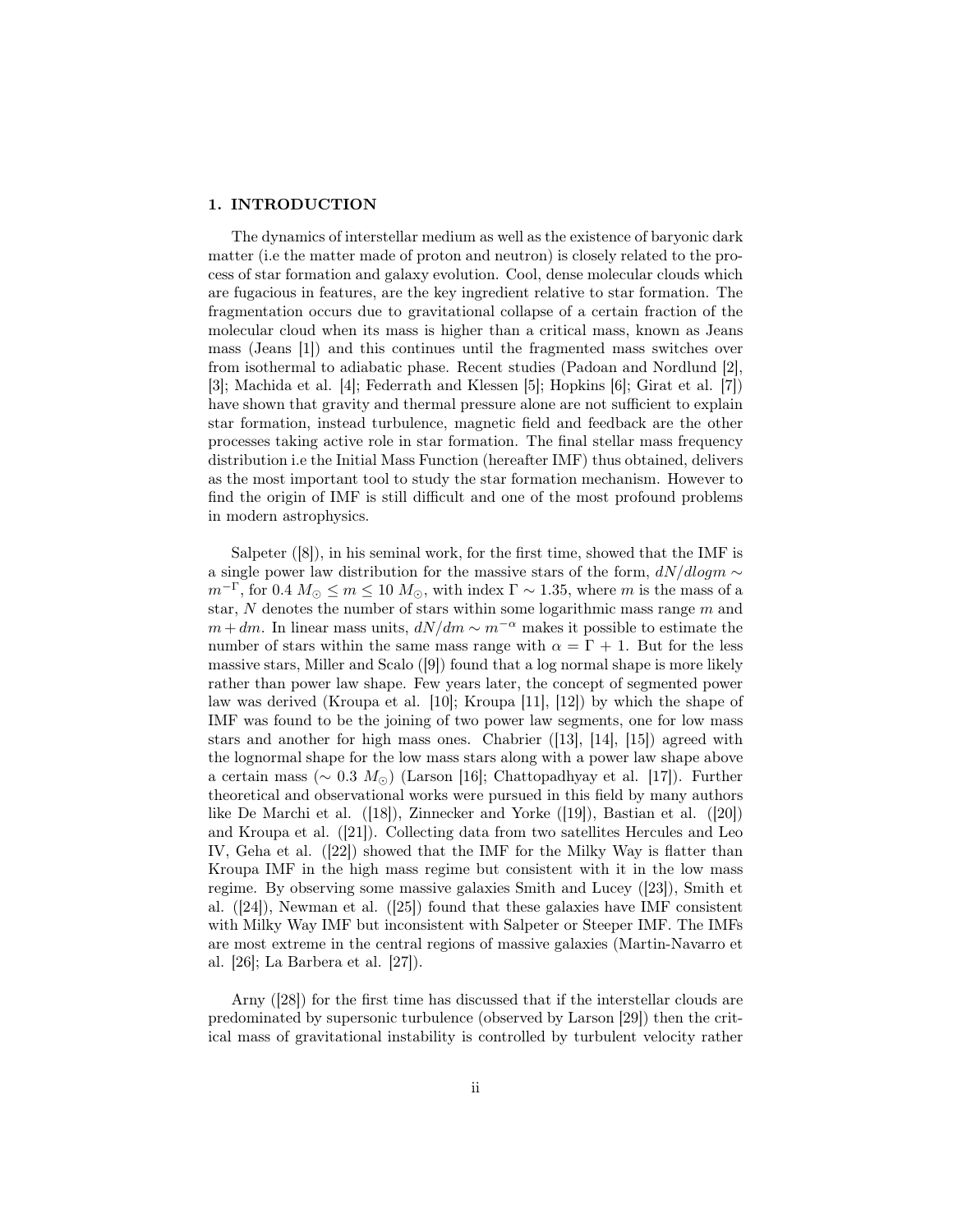than by the temperature. Thus the resulting mass spectrum is determined by interstellar turbulence (Larson [30], [29]; Falgarone et al. [31]). The transient structures of molecular clouds which lead to the fragmentation process are produced mainly due to supersonic turbulent motion (McCrea [32], [33]; Larson [29]), gravitational instability, magnetic field and stellar feedback (Padoan and Nordlund [2]; Machida et al. [4]; Girart et al. [7]). Supersonic turbulence motion for massive stars have vital contribution to describe the theory of hierarchical fragmentation process (Mac Low and Klessen [34]; Krumholz and McKee [35]; Hennebelle and Chabrier [36]; Padoan and Nordlund [3]; Federrath and Klessen  $[5]$ ; Hopkins  $[6]$ ).

There are many models to explore the fragmentation process of massive as well as low mass stars but the actual processes are perhaps more complicated as the observational evidences are limited to certain ranges. Considering fragmentation as a random process Elmegreen and Mathieu ([37]) found a lognormal shape to the resulting mass spectrum after four or five iterative steps but inclusion of turbulence (Elmegreen [38]) in this process changed the former shape into a power law form. Chattopadhyay et al. ([39]) considered a time dependent random fragmentation model where Poisson process is taken into account for generating the interoccurrence time between successive fragmentation events and the resulting IMF is a single power law with a steeper slope than Salpeter slope. In all the above models the resulting mass distribution is a single power law which disagrees with the observational evidences which is actually a segmented power law (Kroupa et al. [10]; Kroupa [11], [12]). Chabrier ([13], [14], [15]) also found a mass function which is a combination of a log-normal at lower masses and the Salpeter power law at higher masses. A stochastic model was developed by Chattopadhyay et al. ([17]) for hierarchical fragmentation of molecular cloud using Metropolis-Hastings algorithm which generated the fragment masses and the resulting mass spectrum as a segmented power law that is consistent with observations. The Hierarchical fragmentation process has been discussed recently by many authors (Veltchev et al. [40]; Dobbs et al. [41]; Heyer and Dame [42]; Contreras et al. [43]; Li et al. [44]). From the above discussion it is clear that a proper theory of time dependent random fragmentation predominated by turbulence within molecular clouds may play a significant role in determining the initial mass function (IMF). The present work motivates from the above fact.

In the present work, a time dependent random fragmentation model has been considered in the presence of turbulence having two distinct distributions e.g. Gaussian and Gamma, to investigate how the IMF behaves independently for the molecular cloud mass range  $10^3$   $M_{\odot}$  to  $10^4$   $M_{\odot}$  (leading to Open Clusters) and  $5\times10^4$  M<sub>☉</sub> to  $10^6$  M<sub>☉</sub> (leading to Globular Clusters) using Monte Carlo technique. Section 2 gives the description of the mathematical model. Section 3 describes numerical simulation, results and discussion. Finally conclusions have been outlined in Section 4.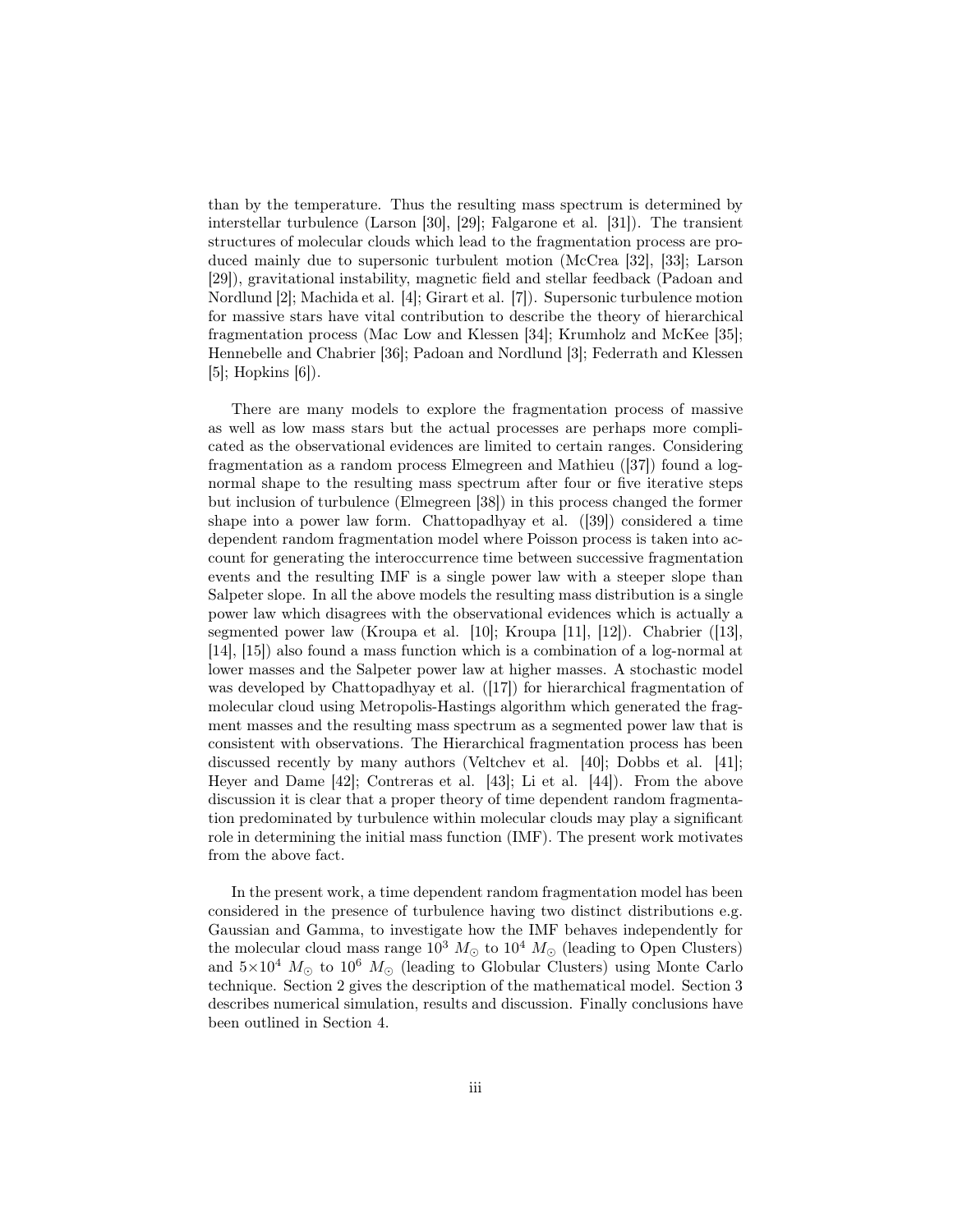## 2. MATHEMATICAL MODEL

#### 2.1. Mass distribution and fragmentation

In the present model, a random hierarchical fragmentation of big turbulent molecular clouds has been considered where, the number of fragments  $(N_F)$ formed in each hierarchical step, the interoccurence time between successive fragmentation (t) in a particular time step of the hierarchy, mass of each fragment  $(m<sub>f</sub>)$ , number of fragmentation steps  $(n)$  and turbulent velocity of the fragments  $(v)$  are considered as random numbers. The scenario of hierarchical fragmentation of molecular clouds has been first introduced by Hoyle ([45]) and later density inhomogeneity has been observed in several molecular clouds (Meijerink et al. [46]; Schleicher et al. [47]). Subsequent observations show (Sitnik [48]; Schwarz [49]; Song [50]) there is large variation in the masses, ages, structures (continuous or filamentary), turbulence pattern in several molecular clouds observed in different regions of our Galaxy. There is no globally accepted theory so far to explain such variations. Therefore a random fragmentation model has been developed.

The concept of random fragmentation theory was illustrated earlier by many authors (Feller [51]; Elmegreen and Mathieu [37]; Chattopadhyay et al. [39]; Chattopadhyay et al. [17]) to find the model based stellar distribution as a result of fragmentation in a molecular cloud. Elmegreen and Mathieu ([37]) considered a time independent model and took Gaussian distribution for initial distribution of fragments and studied the resulting mass spectrum using Markov Chain Monte Carlo technique. A time dependent random fragmentation model of a rod of length l was considered by Feller  $(51)$  where he computed that the probability of getting average number of random parts of a total length l, with each part having a length exceeding the length  $x$  as,

$$
N_F \left(1 - \frac{x}{l}\right)^{N_F - 1} \tag{1}
$$

where,  $N_F$  is the number of random parts while dividing randomly a rod of length l.

Thus if  $N_F$  be the total number of fragments formed within a molecular cloud during a given time interval  $t_1$ , the probability that the inter-occurrence time elapsed in successive fragmentations will not exceed  $t$  during a particular time step  $t_1$  in the hierarchy, is given by,

$$
P(t, N_F, t_1) = 1 - \left(1 - \frac{t}{t_1}\right)^{N_F},\tag{2}
$$

(Chattopadhyay et al. [39]),

where t is a random event following the distribution function,

$$
P(t) = 1 - e^{-\lambda t} \tag{3}
$$

(Chattopadhyay et al. [39])

and the estimate of  $\lambda = \frac{1}{t}$ , where,  $\overline{t} \leq \frac{y}{n}$ , is the average inter-occurrence time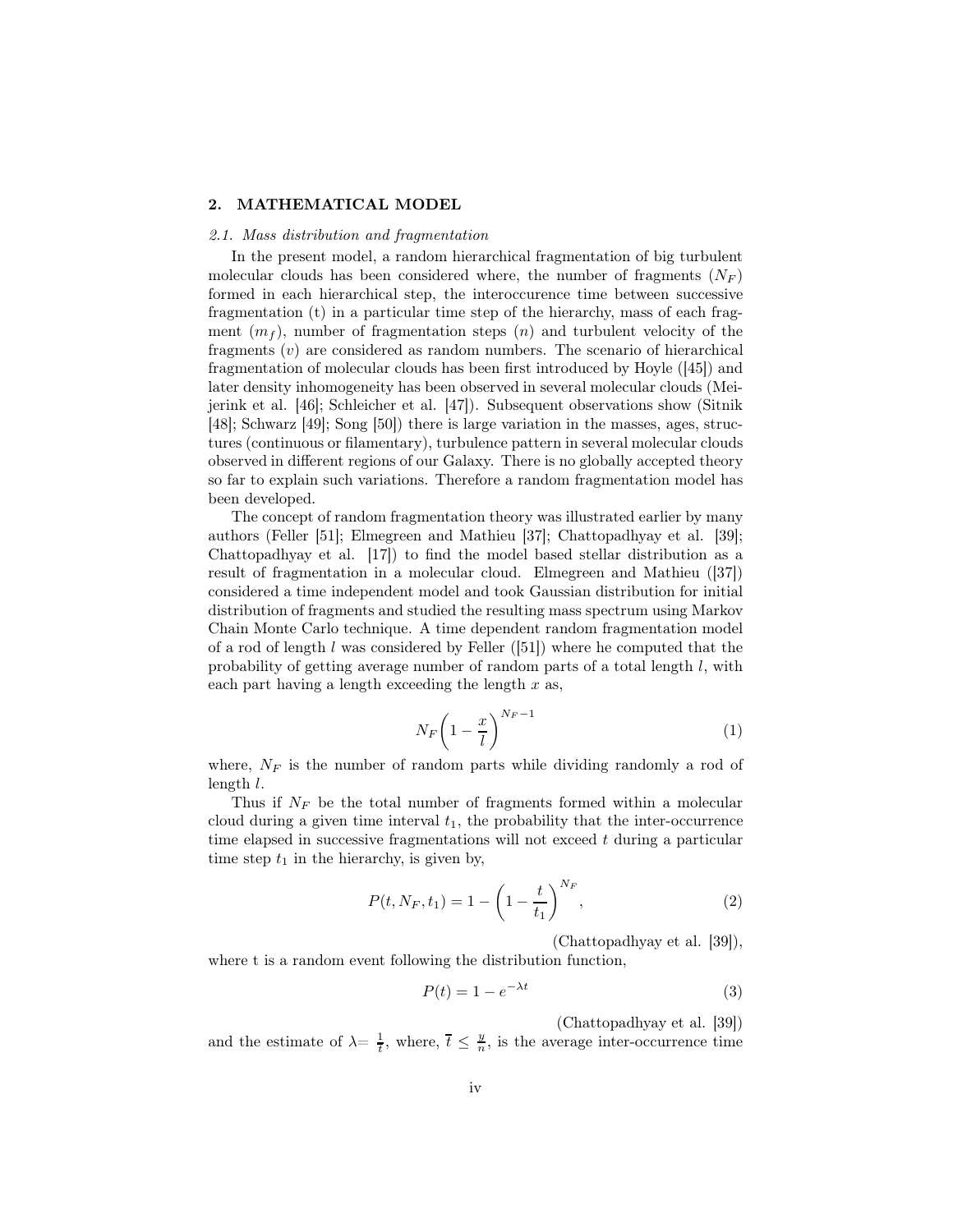of fragmentation (Chattopadhyay et al. [39]). Here  $y$  be the maximum duration of fragmentation in each hierarchical time step and  $n$  is the number of fragmentation steps in the hierarchy. Further,

$$
n \leq (log M - log m_n) / log N_F,
$$
\n(4)

(Chattopadhyay et al. [17]),

where M is the mass of the parent cloud and  $m_n$  is the minimum mass of a fragment.

In this work we develop a time dependent random fragmentation model with turbulence as one of the key parameters. For hierarchical fragmentation of the turbulent parent cloud, we generate the fragmented mass by considering the following expression as,

$$
m_f \approx \frac{10(T + 100v^2)^{3/2}}{\eta^{1/2}},\tag{5}
$$

( Fleck [52]),

where,

 $T(\text{in } K)$  is the temperature of the molecular cloud,  $\eta$  (cm<sup>-3</sup>) is the number density in the parent cloud,  $v$  (kms<sup>-1</sup>) is the rms turbulence velocity of a fragment and  $m_f$  ( $M_{\odot}$ ) is the mass of a clump after fragmentation.

#### 2.1.1. Turbulent velocity distribution

Due to the stochastic behaviour of turbulence, we choose two distribution nature of turbulence velocity.

1. In the first case we choose a Gaussian distribution for the turbulence velocity which has the following form,

$$
N(v)dv = \frac{1}{\sqrt{2\pi}\sigma} e^{-\frac{(v-\mu)^2}{2\sigma^2}} dv, -\infty < v < \infty,
$$
 (6)

(Fleck [52]; Federrath [53]),

where  $N(v)dv$  indicates the number density of turbulent fragments within the parent cloud with rms velocities between v and  $v + dv$ , and  $\mu$ ,  $\sigma$  are population mean and variance.

Here estimate of  $\mu$  is  $\overline{v} = 0.42 \times M_{eff}^{1/5}$  (Larson [29]) is the average value of v and  $M_{eff} = \epsilon \times M$ , where  $\epsilon$  is the efficiency of star formation for the parent molecular cloud,  $M(M_{\odot})$  is the mass of the parent cloud at each fragmentation step and  $\sigma$  is the turbulent velocity dispersion. We set the value of velocity dispersion  $(\sigma)$  as equal to isothermal speed of sound  $(c_s)$  (Parker [54]; McCrea [32], [33]) ~ 0.3 kms<sup>-1</sup> (Mach number is unity) (Fleck [52]; Blitz [55]; Williams et al. [56]) in the former case.

In another case we take  $\sigma$  is equal to 1.5 kms<sup>-1</sup> (Mach number is 5) for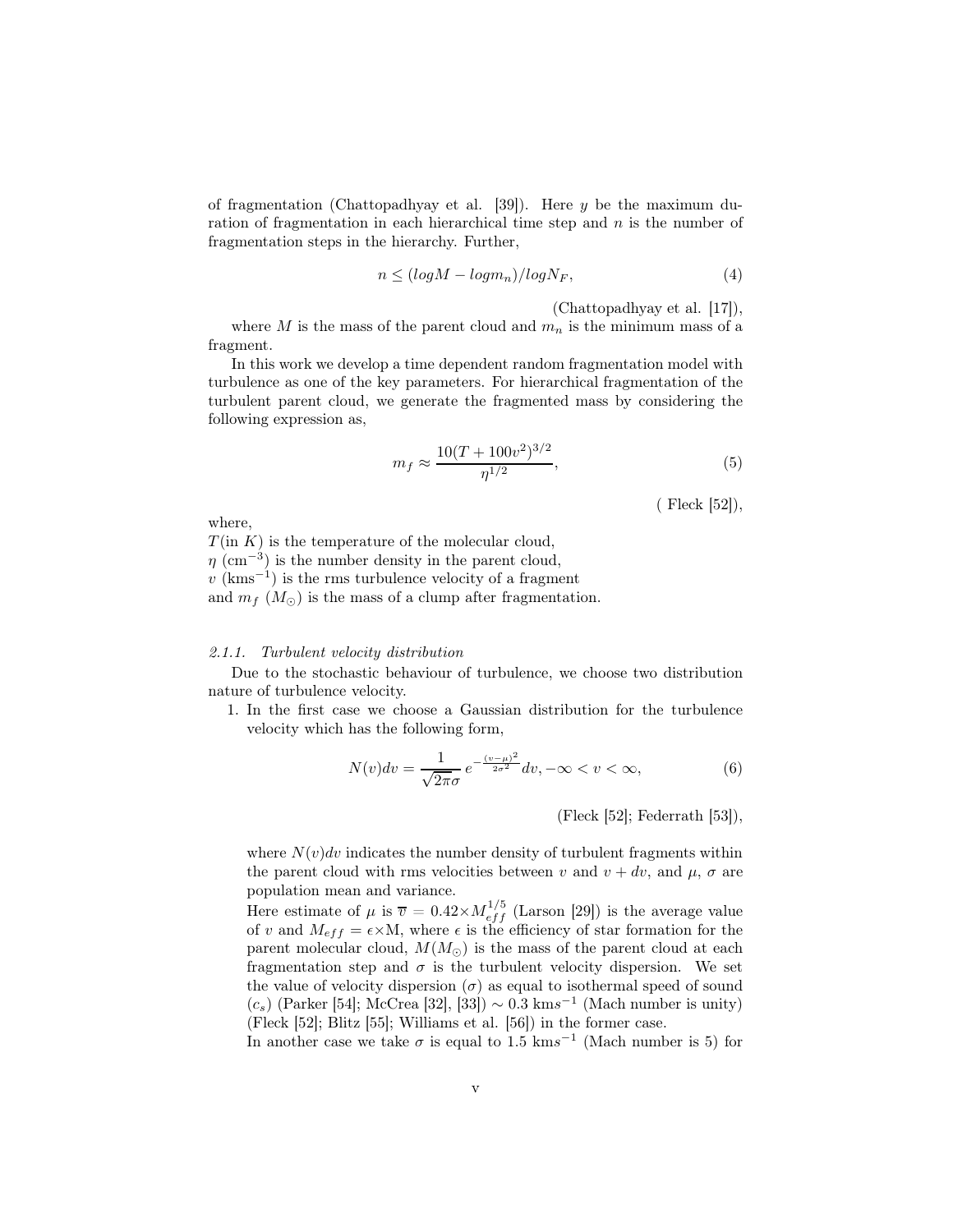Table 1: values of the parameters

| Parameter                     | value                                               |
|-------------------------------|-----------------------------------------------------|
|                               | $\sim 6.5 \times 10^{-5}$                           |
| $t_1$ (years)                 | $\sim$ 300000                                       |
| $M(M_{\odot})$                | $10^3 - 10^6$                                       |
| n                             | 3, 4                                                |
| $\epsilon$                    | 0.1, 0.3                                            |
| T(K)                          | 10, 20                                              |
| $\eta$ (cm <sup>-3</sup> )    | $10^4$ , $5 \times 10^4$ , $10^5$ , $5 \times 10^5$ |
| $\sigma$ (kms <sup>-1</sup> ) | 0.3, 1.5, 2.4, 3.0                                  |
| $m_n(M_{\odot})$              | $\sim 0.1$                                          |

Open clusters and  $2.4 \text{ km} s^{-1}$  (Mach number is 8),  $3.0 \text{ km} s^{-1}$  (Mach number is 10) for globular clusters (Larson [29]; Schneider et al. [57]; Federrath et al. [58]).

2. In the second case we consider Gamma distribution for turbulence which has the following form,

$$
N(v)dv = \frac{\beta^{\alpha}v^{\alpha-1}e^{-\beta v}}{\Gamma(\alpha)}dv, v > 0, \alpha, \beta > 0,
$$
\n(7)

where,  $\alpha$  and  $\beta$  are shape and rate parameters respectively. For obtaining  $\alpha$  and  $\beta$  we use the following relation,

$$
\frac{\alpha}{\beta} = AM_{eff}^{\gamma/2},\tag{8}
$$

(Larson [29]; Chieze [59]; Ossenkopf and Mac Low [60]), where A is a random fraction and  $\gamma = 0.3$  (Ossenkopf and Mac Low [60]).

The idea of non Gaussianity arises in the turbulent fluid dynamical models of dissipative system in case of large scale phenomena (Yamamoto and Kambe [61]; Llewellyn Smith and Gille [62]; Pereira et al. [63]) where exponential or skewed Gamma distributions are used. Also violent phenomena involve deviation from Gaussianity e.g. high non Gaussian nature of turbulent velocity in solar flares (Jeffrey et al. [64]).

#### 2.2. Initial choice of different parameters

Here we choose values of a number of parameters to generate fragment masses. The parameters involved in equations (2)-(4) are  $\lambda$ ,  $t_1$ , M,  $m_n$  and n. For equation (5), the corresponding parameters are temperature (T), turbulent velocity dispersion  $(\sigma)$  and number density of hydrogen molecules in the parent cloud  $(\eta)$ .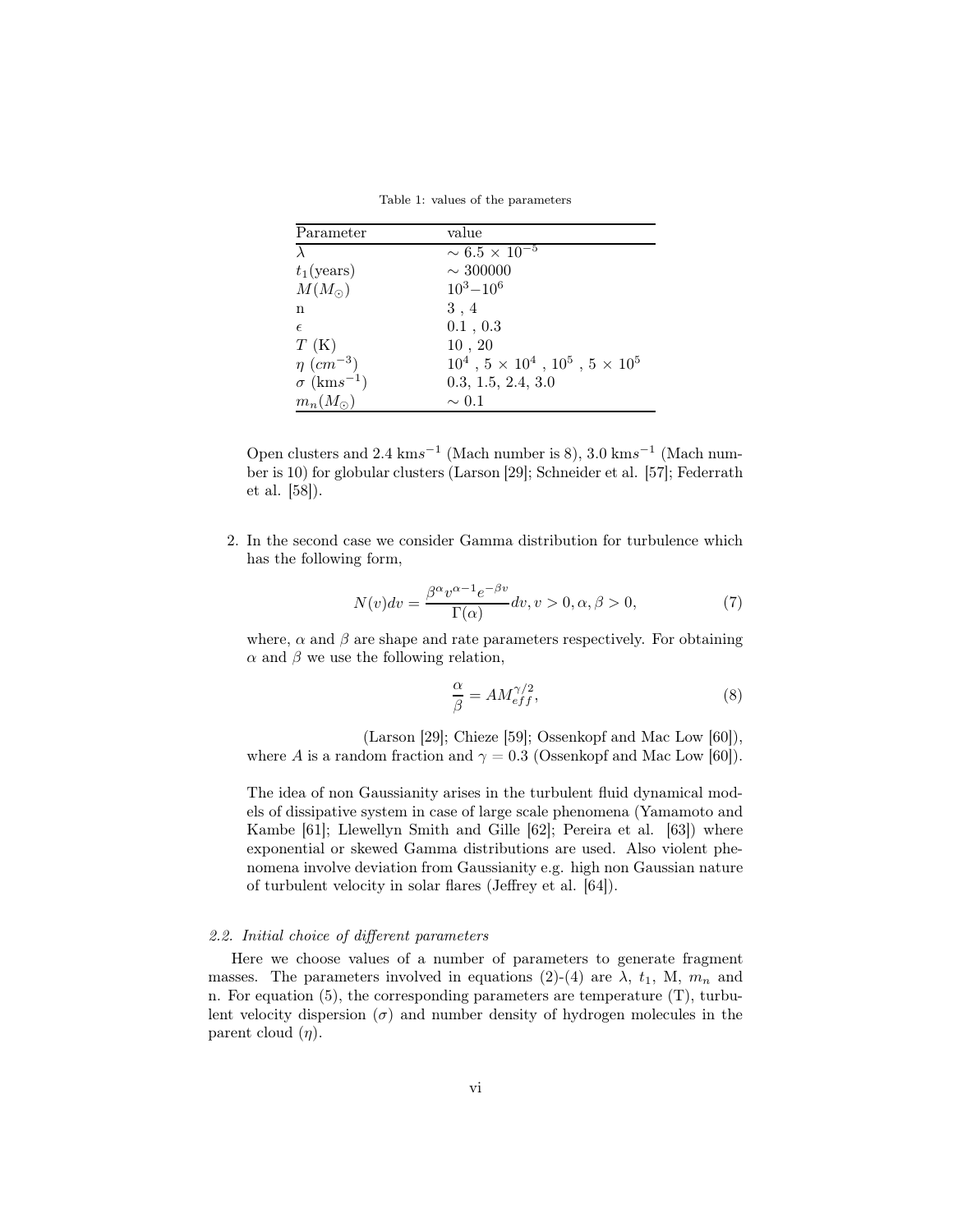

Figure 1: Distinction between two PDFs for the turbulence velocity having mean = 3.845 and standard deviation = 0.3. For Gaussian distribution  $\mu = 3.845$ ,  $\sigma = 0.3$  and for Gamma distribution shape parameter  $\alpha = 38.45$  and rate parameter  $\beta = 10$  i.e. mean=  $\frac{\alpha}{\beta} = 3.845$  and standard deviation =  $\frac{\alpha}{\beta^2}$  = 0.3

Murray and Lin ([65], [66]) asserted that thermal instability in a protoglobular cluster cloud is comparable to the cooling timescale  $\tau_c$ , where  $\tau_c = \frac{3}{2} \frac{kT}{\eta \Lambda(x,t)}$ . For a cloud of mass  $1.6 \times 10^6$  M<sub>☉</sub> and number density  $\eta = 270$  cm<sup>-3</sup>,  $\tau_c =$ 0.9 $\tau_d$ ,  $\tau_d$  being the dynamical time. So,  $\tau_c < \tau_d$ . They also showed that the total fragmentation process held on a timescale much shorter than  $\tau_d$ . For a molecular cloud having number density  $\eta$ , varying in the range  $10^4$  cm<sup>-3</sup> −  $10^6$  $cm^{-3}$  (Herbst and Klemperer [67]; Bally et al. [68], [69]), the dynamical time scale (i.e. free fall time) is of the order  $10^5$  years  $-10^6$  years. Hence we have chosen total time of fragmentation (viz.  $t_1$ ) in that range (viz. Table 1). In our Galaxy we have two types of star clusters , open and globular clusters in the mass regimes  $10^2 M_{\odot} - 10^4 M_{\odot}$  and  $10^4 M_{\odot} - 10^6 M_{\odot}$  respectively. Also star clusters are found to be embedded in molecular clouds (Lada and Lada [70]; Yun et al. [71]). Hence the masses of the parent clouds have been considered in the range  $10^3$   $M_{\odot}$  -  $10^6$   $M_{\odot}$ . The number of hierarchical fragmentation steps also depends on  $M$  (viz. equation  $(4)$ ). We choose the number of fragmentation steps  $n = 3$  for open clusters (Chattopadhyay et al. [39]) and  $n = 4$  for globular clusters (Chattopadhyay et al. [17]) and calculate  $N_F$  using equation (2) while  $t_1 = 300000$  yrs. The minimum fragment mass is taken as 0.1  $M_{\odot}$  ( $m_n \sim 0.1$ )  $M_{\odot}$ ) (Haas and Anders [72]).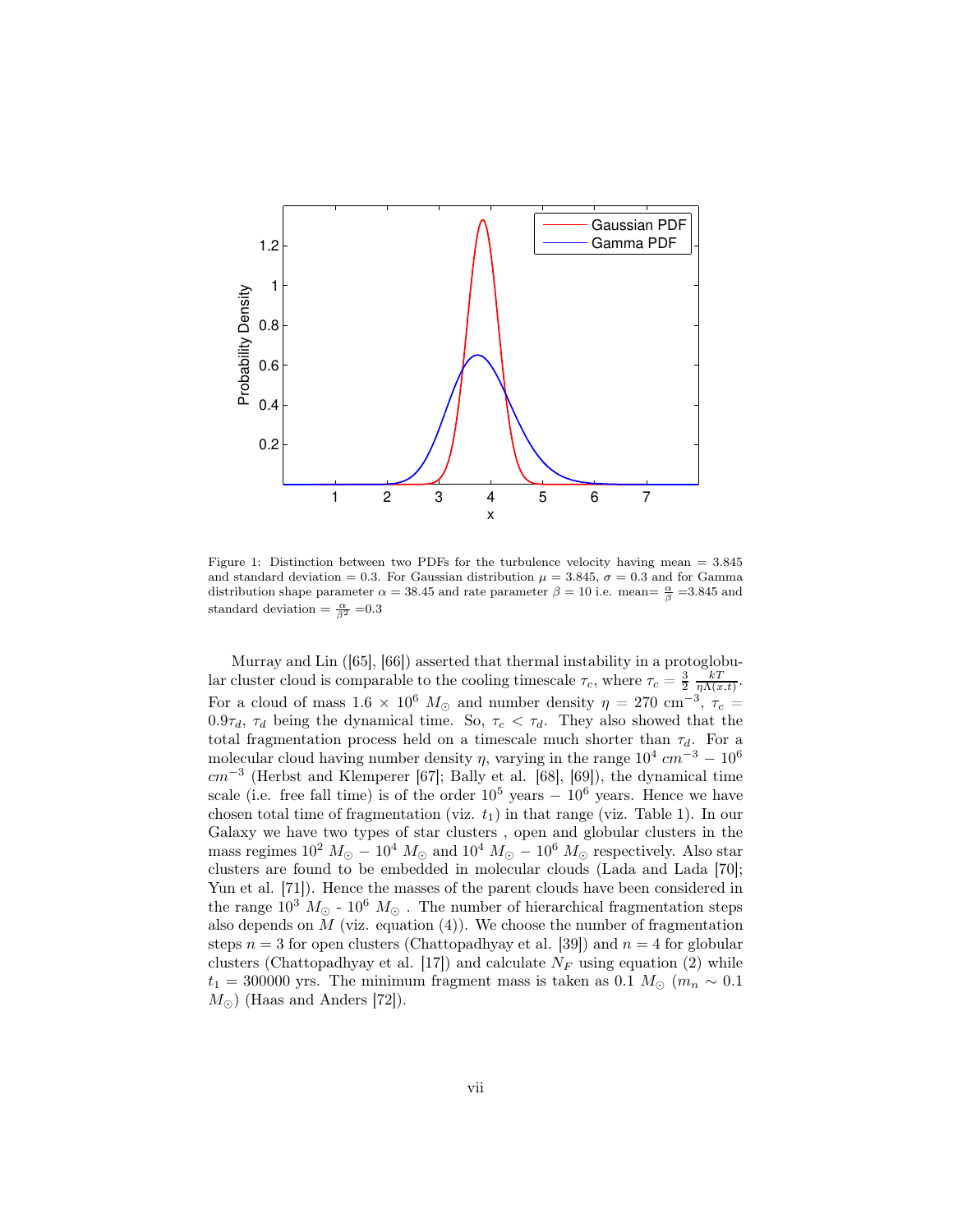In their paper, Goldsmith and Langer ([73]) mentioned that in dense interstellar clouds the kinetic temperatures varied from 10  $K$  to 40  $K$ . Thus temperature used for our model is taken in the above range (viz. Table 1).

The star formation efficiency (SFE) is defined as the fraction of the stellar mass in the star-forming region and the total mass of the parent cloud. (Myers et al. [74]). Federrath and Klessen ([75]), suggested in their work that the range of SFE varies from  $0\% - 20\%.$  The critical efficiency ( $\epsilon$ ) for molecular clouds have been taken as 0.1 (Federrath and Klessen [75]) and 0.3 (Lada et al. [76]; Rengarajan [77]). All values of the parameters are listed in Table 1.

#### 2.3. Algorithm for numerical simulation

The Cumulative Distribution Function (c.d.f.) for a number of random fragments  $(N_F)$  is given by equation (2) when the total number of fragments for a particular time interval  $(t_1)$  is known and the mass spectrums are generated following the various steps.

Step 1: Equation (3) can be written in presence of a random fraction  $k_1$  (generated at random from Uniform distribution) as,

$$
t = -\frac{1}{\lambda} \log(1 - k_1) \tag{9}
$$

Generate one t (random) by putting the value of  $\lambda$  in equation(9).

Step 2: Now equation (2) can be written in the following form as,

$$
N_F = \frac{\log(1 - k_2)}{\log(1 - (t/t_1))}
$$
\n(10)

where  $k_2$  is a random fraction generated from Uniform distribution. Using the above value of t, we calculate  $N_F$  which is the total number of fragments after a fragmentation step.

Step 3: The mass spectrum can be generated using equation (5) for each fragment where the sum of the masses at each fragmentation is equal to the efficient cloud mass  $\epsilon M$ .

Step 4: Similarly we generate second generation mass spectrum for each fragment generated at random during first generation i.e. repeat steps 1 - 4 for each  $n (n \sim 3 \text{ or } 4).$ 

Finally segmented power laws have been fitted for the generated fragment masses. They are shown in Figures 2 - 4 and Tables 2 - 13.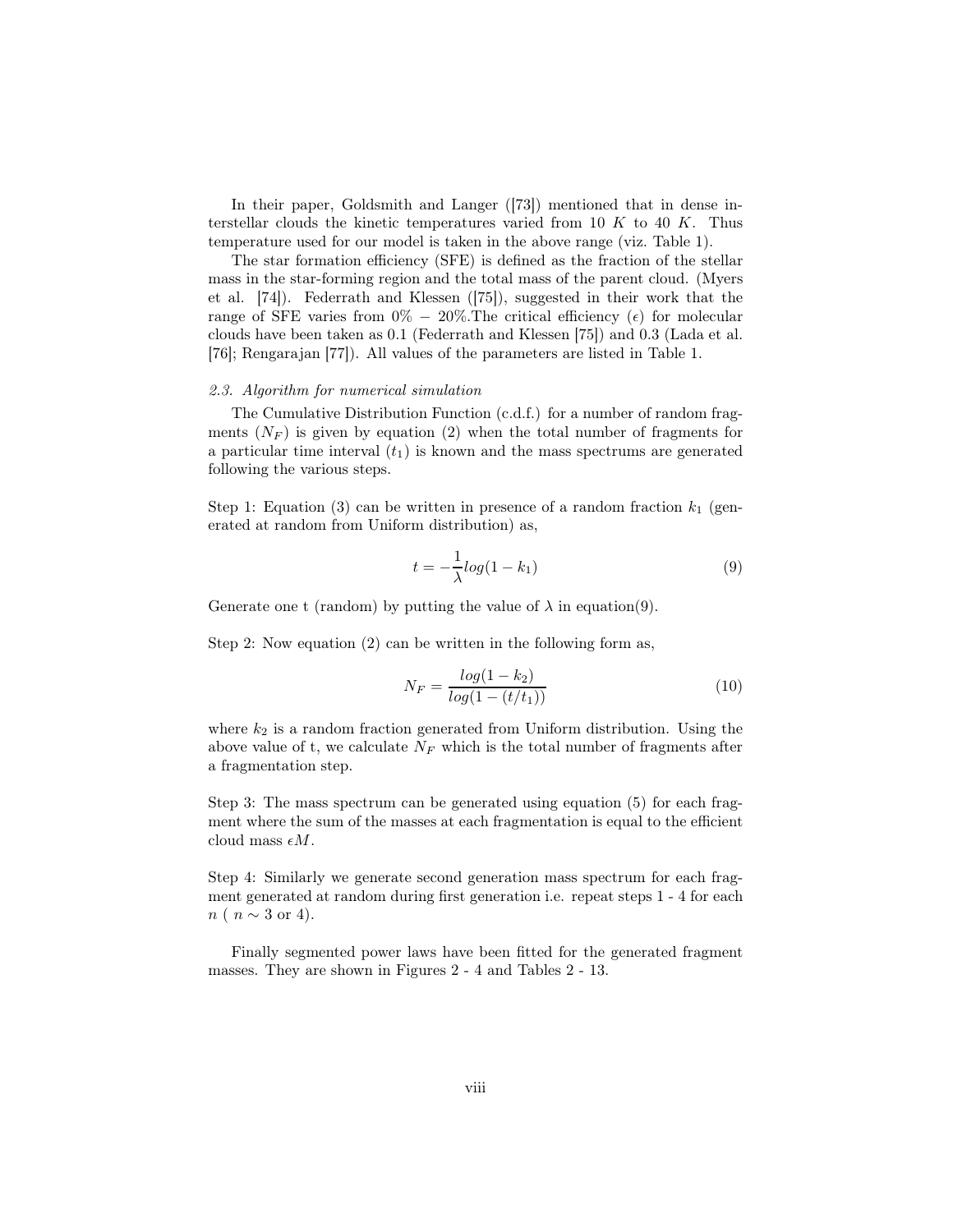## 2.4. Robustness for the segmented power law indices  $\alpha_1$  and  $\alpha_2$

For checking robustness of the results we estimate the values of the slopes for the low mass (viz.  $\hat{\alpha_1}$ ) and high mass (viz.  $\hat{\alpha_2}$ ) ranges following a different model developed by Chattopadhyay et al. ( [78]).

The segmented power law distribution for stellar masses is of the form,

$$
\frac{dN}{dm} = \begin{cases} Am^{-\alpha_1}, & m_{min} \le m \le m_c\\ Bm^{-\alpha_2}, & m_c \le m \le m_{max} \end{cases}
$$
(11)

where,  $m_{min}$  and  $m_{max}$  are the minimum and maximum masses of the stars,  $m_c$  is the characteristic mass at which the turnover occurs, A, B,  $\alpha_1$  and  $\alpha_2$  are constants.

For cross-checking we estimate  $\alpha_1$  in the low mass regime for our generated masses of the fragments, using the following equation as,

$$
m_{f_1}^{1-\hat{\alpha_1}} = r_1 m_c^{1-\hat{\alpha_1}} + (1-r_1) m_{min}^{1-\hat{\alpha_1}}, \tag{12}
$$

(Chattopadhyay et al. [78])

Thus, for  $r_1 = 0$ ,  $m_{f_1} = m_{min}$  and for  $r_1 = 1$ ,  $m_{f_1} = m_{max}$ , where,  $m_{f_1}$  are the masses generated from equation (5) between  $m_{min}$ ,  $m_c$  and  $r_1$  is a random fraction generated between 0 and 1.

Similarly we estimate  $\alpha_2$  in the high mass regime using the following equation,

$$
m_{f_2}^{1-\hat{\alpha}_2} = r_2 m_{max}^{1-\hat{\alpha}_2} + (1-r_2) m_c^{1-\hat{\alpha}_2},\tag{13}
$$

(Chattopadhyay et al. [78])

Here, when  $r_2 = 0$ ,  $m_{f_2} = m_c$  and when  $r_2 = 1$ ,  $m_{f_2} = m_{max}$  where,  $m_{f_2}$  are the masses generated from equation (5) between  $m_c$  and  $m_{max}$  and  $r_2$  is a random fraction between 0 and 1.

The estimated values (viz.  $\hat{\alpha_1}$  and  $\hat{\alpha_2}$ ) are shown in Tables 4 - 5, Tables 8 -9 and Tables 12 - 13 (columns 7 - 8 of Tables 4- 5, 8 - 9, 12 - 13 respectively).

## 3. RESULTS AND DISCUSSIONS

In the present work we have developed a time dependent model of random fragmentation of molecular clouds which is based on the previous works (Feller [51]; Elmegreen and Mathieu [37]; Chattopadhyay et al. [39]; Chattopadhyay et al. [17]) but including turbulence of the fragments arising out of driving mechanisms due to shock waves as a result of explosion in the central region of massive galaxies and other mechanisms e.g. supernova explosions etc. Here a hierarchical fragmentation model has been considered where number of fragments, inter occurrence time of two successive fragmentations, turbulent velocities of the fragments, are all random variables. We have considered two different distributions of turbulent velocity of the fragments, namely, a Gaussian distribution,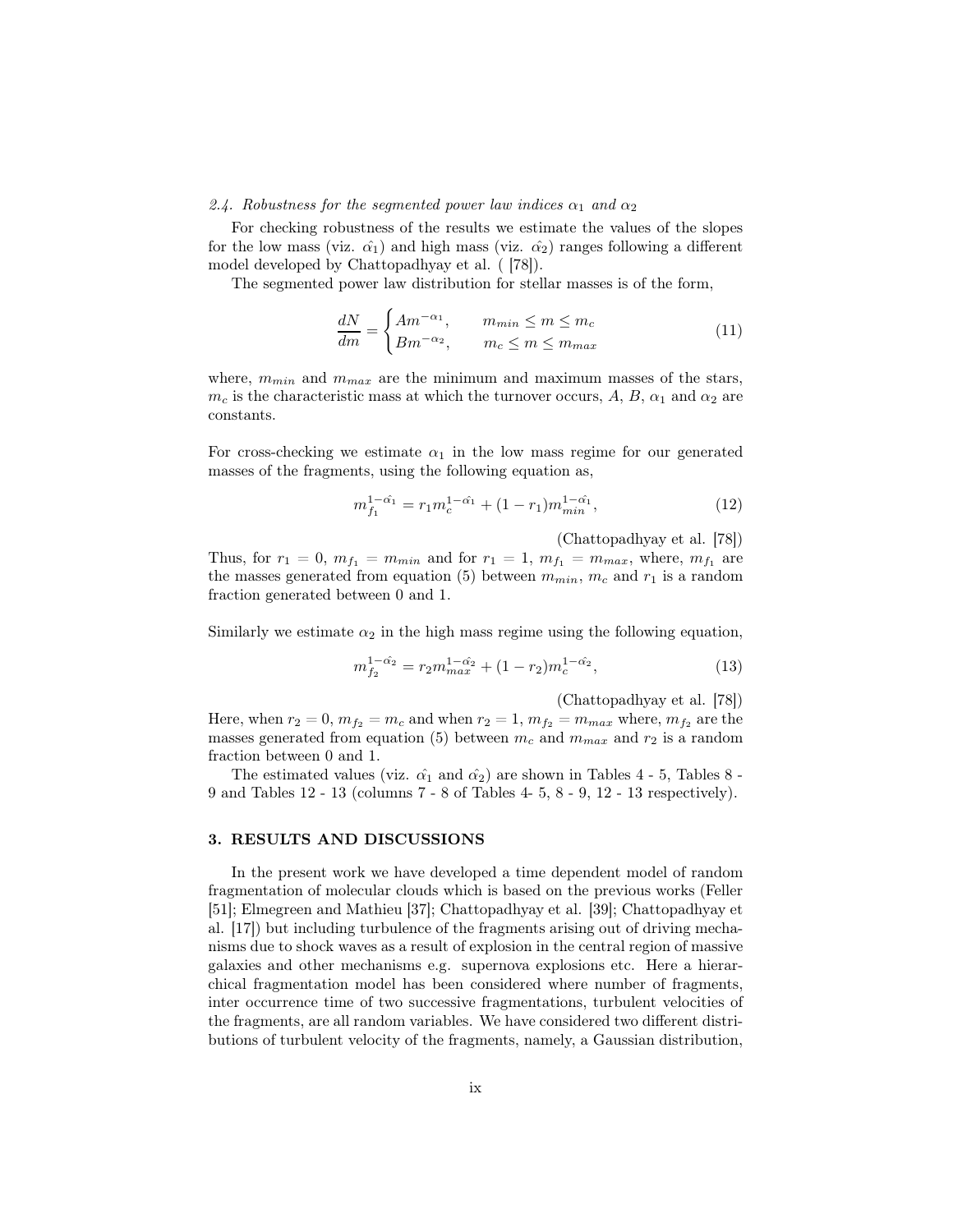which is a symmetric distribution and later a Gamma distribution which is merely a deviation from a symmetric distribution on the basis of two physical mechanisms. When the scale of the driving mechanism is weak, then the velocity is random in its highest mode i.e. the entropy is maximum. Then a Gaussian distribution is suitable for such physical environment. On the contrary when there is a large scale driving mechanism e.g. Galactic shocks, as a result of a big central explosion at its centre or supernova explosions of many massive stars at a time etc. then there is a large deviation from the randomness i.e. the randomness is reduced somewhat and we can consider non Gaussian distributions like Gamma distribution having an entropy which is therefore not a maximum one (Yamamoto and Kambe [61]; Llewellyn Smith and Gille [62]; Pereira et al. [63]; Jeffrey et al. [64]). Hence we have considered these two distributions for the present study. Finally we have computed the mass spectrum in these molecular clouds of various masses and fitted segmented power laws and compared with the observed ones. The following features have been observed.

- For Gaussian distribution of turbulent velocities of the fragments and for the same parent cloud mass, as the efficiency  $(\epsilon)$  increases, the power laws become flatter in the high mass range for both high and low temperatures. In low mass range it is steeper for low temperature having both low and high efficiencies. In the low mass range it is also steeper for high temperature, low efficiency and flatter for high temperature and high efficiency, for clouds resulting into masses comparable to those of open clusters (Tables 2 and 3). This might be due to the fact that as efficiency increases formation of more massive stars become more frequent making the power law flatter in the high mass range contrary to the reduction of too many low mass fragments turning it to a steeper one. As the temperature increases, for higher efficiency, may be the turbulence is the key parameter which helps to produce low mass fragments in larger numbers perhaps due to elastic collisions among the fragments. Tables 4 - 5 show the estimates of the slopes (viz.  $\hat{\alpha_1}, \hat{\alpha_2}$ ) computed with the model developed by Chattopadhyay et al. ([78]) as a robustness check. These are also consistent with the slopes found using the present model for similar values of the parameters.
- The change in the slopes (viz.  $\alpha_1, \alpha_2$ ), for clouds leading to open clusters is much higher compared to those leading to globular clusters for a change of efficiency as well as change of the initial temperature of the clouds. Also the values of  $\alpha_2$  are closer to Salpeter index ( $\sim$  2.35) in case of clouds forming open clusters than those forming globular clusters. The values of  $\alpha_1$  are much higher than the observed ones ( $\sim 0.25$ -0.3) in case of open clusters than globular clusters. This leads to the conclusion that formation of massive stars are less likely in open clusters than in globular clusters in general. This is very natural as the masses of globular clusters are largest by almost an order of two in extreme cases. This is to be noted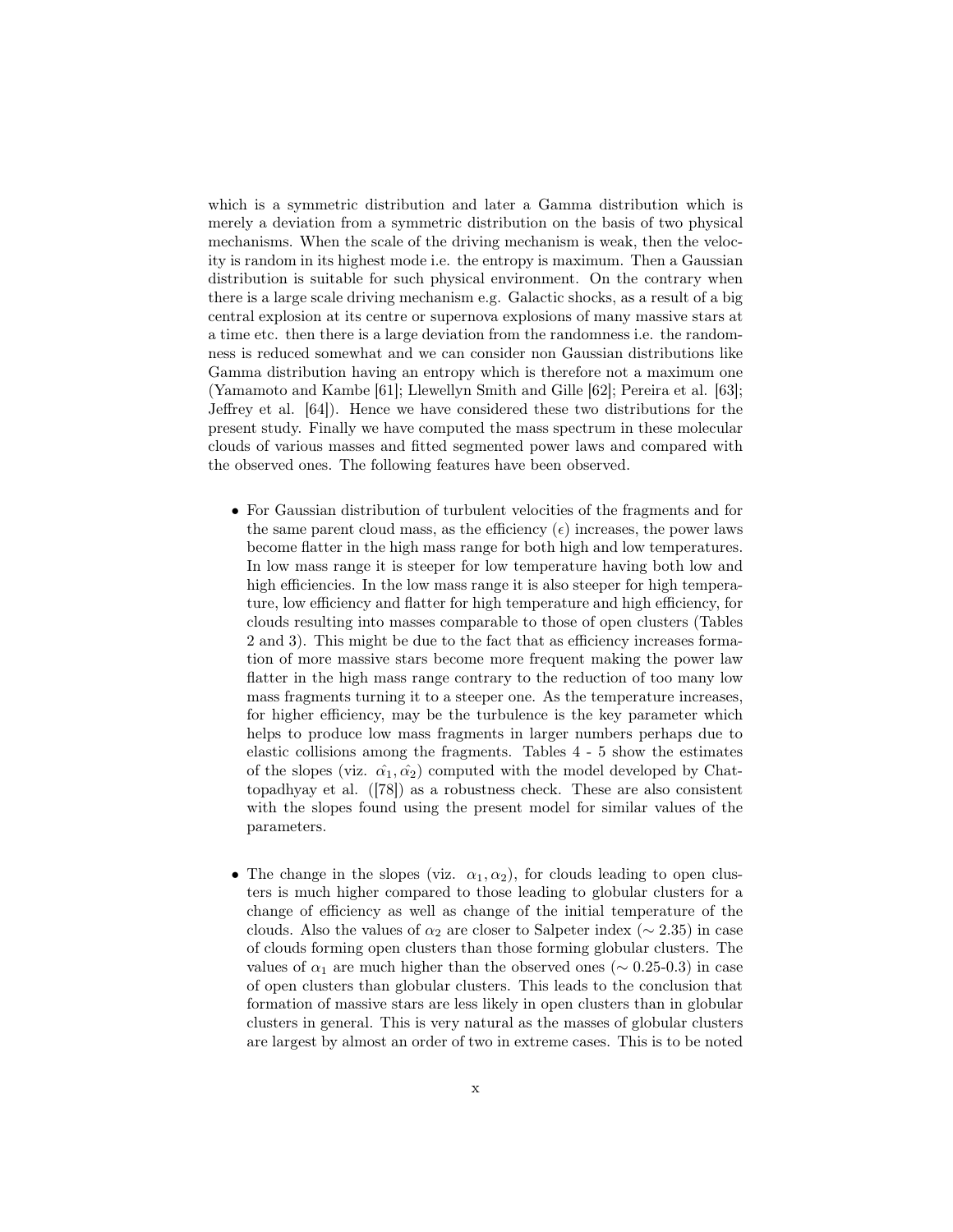that the turbulent structure in the present model is Gaussian. The mean value of the turbulence is proportional to the efficient mass of the parent cloud consumed in star formation. As the efficient mass increases (e.g. in case of massive clouds) the mean value of turbulent velocity also increases which is responsible for increasing the mass of the fragment. This in turn produces more massive stars resulting a rather flat mass spectrum in massive star clusters. This fact is in contrast with the case of parent clouds leading to the formation of open clusters of smaller masses.

- It is evident from Figures 2 4 and Tables 8 9, that with the increase of velocity dispersion ( $\sim \sigma$ ), the resulting mass spectrum has a wider range. This result might be due to the increase of collision rate among the fragments (Field and Saslaw [79], equation III.1) which is responsible for producing a wider range of masses as a result of fragmentation.
- When the turbulent distribution is one of Gamma type (i.e. positively skewed) then the mass functions both for high and low mass ranges of the fragments are comparable to Salpeter slope for high mass end and to the observations ( $\sim$  0.3) of low mass stars for various combinations of initial values of the parameters (see Tables 10 - 11). Several authors have pointed out that turbulent velocity deviates from Gaussian distribution (Ossenkopf and Maclow [60];Kritsuk et al. [80]; Ragot [81]; Federrath et al. [82]; Wilczek et al. [83]; Hennebell and Falgarone [84]; Krumholz and Burkhert [85]; Wilczek et al. [86]) due to large scale driving process e.g. shocks produced by supernova explosions (Calzavara and Matzner [87]; Zhang and Chevalier [88]; Sandoval et al. [89]) and other mechanisms e.g. gigantic explosions occurring at the centre of giant galaxies (Miesch and Bally [90]; Sofue ([91], [92]); Mondal and Chattopadhyay [93]). Thus, Gaussian profile of turbulence may be associated with small scale driving mechanism e.g. coalescence and disintegration of fragments (Silk [94]; Silk and Takahashi [95]; Bonnell et al. [96]; Bonnell and Bate [97]), infall of small structures (Takizawa [98]), Active Galactic Nuclei (AGN) Jets (Scannapieco and Brüggen [99]), Galaxy wakes (Roland [100]; Bregman and David [101]; Kim [102]) etc. Hence large scale driving mechanism is responsible for producing open and globular clusters those have mass functions similar to Salpeter type along with a Gamma type turbulence profile but other small scale phenomena are primarily responsible for producing open clusters having Salpeter slope with Gaussian turbulence profile. Gaussian turbulence profile may produce globular clusters in massive clouds but their mass functions will be shallower and vary much from Salpeter mass function (Figer et al. [103]; Stolte et al. [104]; Sung et al. [105]; Kim et al. [106]; Stolte et al. [107]; Harayama et al. [108]; Espinoza et al. [109]). This may be due to the fact that large scale driving mechanism accentuates the escape process of gas from parent clouds leaving little gas for formation of massive stars further which makes the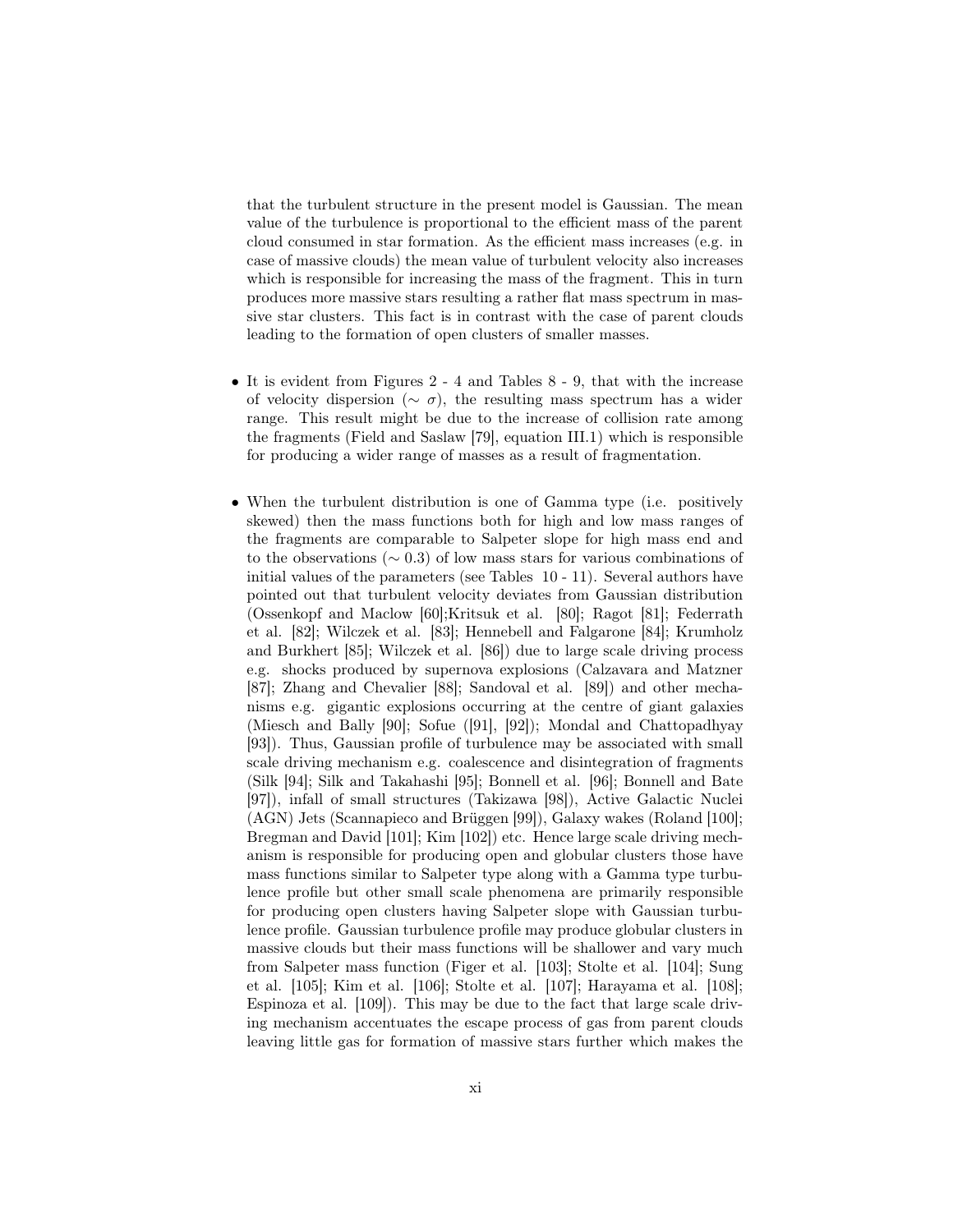mass function steeper (e.g. Salpeter type). Thus IMFs in star clusters are not universal but vary from cloud to cloud and from galaxy to galaxy (Dabringhausen et al. [110]; Gunawardhana et al. [111]; Dabringhausen et al. [112]; Marks et al. [113]; Ferreras et al. [114]; Romano et al. [115]) depending on the local or global environments of the parent clouds.

# 4. CONCLUSION

The present model deals with the turbulent structure of fragments resulting out of time dependent hierarchical fragmentation of molecular clouds lying in the central region of our Galaxy. Two patterns of turbulence have been considered, namely, Gaussian and Gamma distributions. It is found that for a Gaussian distribution, the IMFs are much flatter than Salpeter IMF in the high mass regime and steeper in the low mass regime compared to the observed slopes . On the contrary, the IMFs are comparable to the Salpeter mass function in the high mass regime for a Gamma distribution. The matching is more pronounced in case of initial higher temperature, higher efficiency and for massive parent clouds. The fact may be explained by the driving mechanism prevalent in the environment which originates at the centre of giant galaxies as a result of big central explosion and deviates the pattern of turbulence from a symmetric to one of skewed distributions.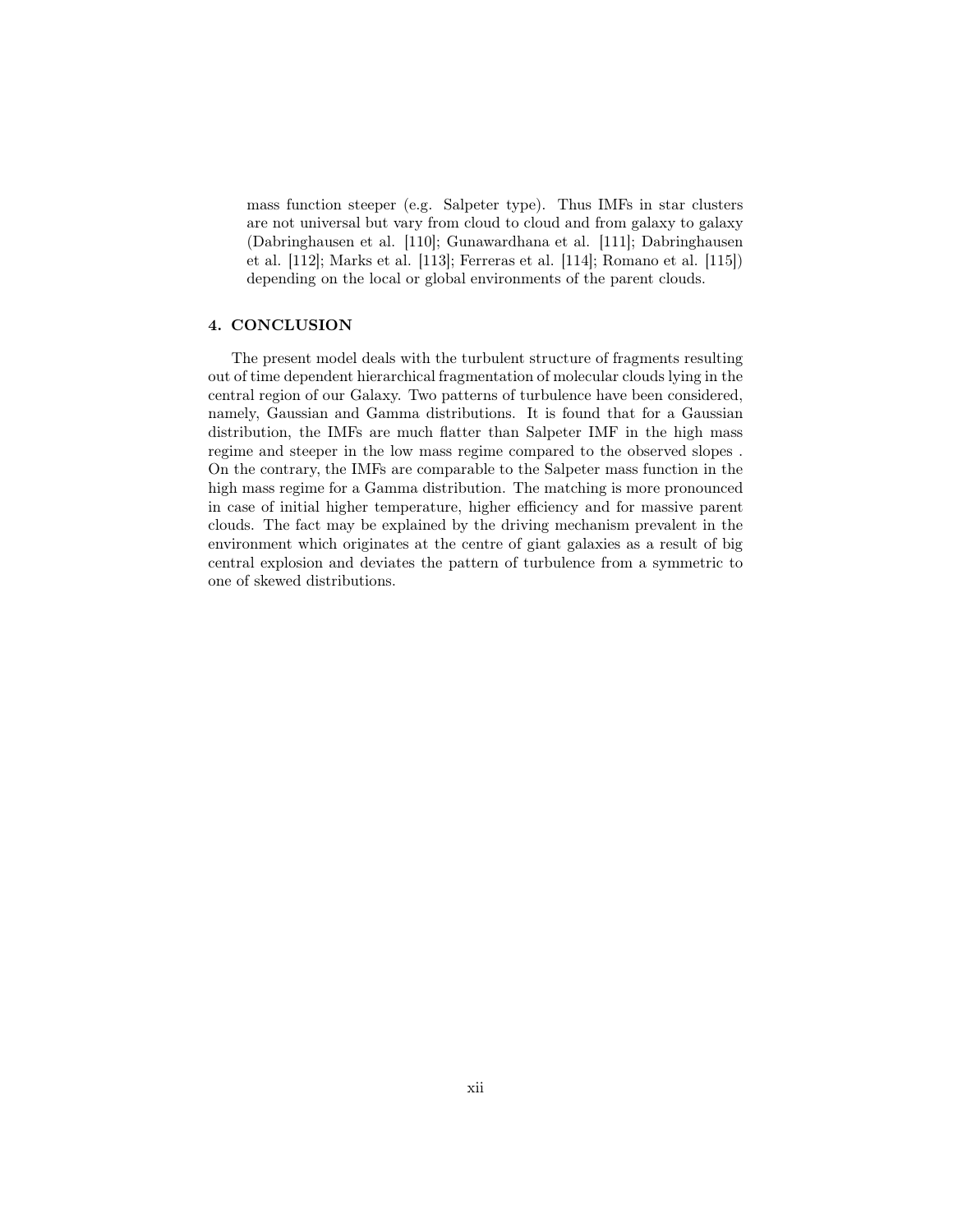

Figure 2: Segmented power law fit for Gaussian distribution of turbulent velocity with  $\sigma = 0.3$  $km s^{-1}$  (1st column),  $\sigma = 1.5$  kms<sup>-1</sup> (2nd column) and segmented power law fit for Gamma distribution of turbulent velocity (3rd column) and compared with the observed IMF in the Milky Way by Salpeter ([8]), Kroupa ([11]) and Chabrier ([13])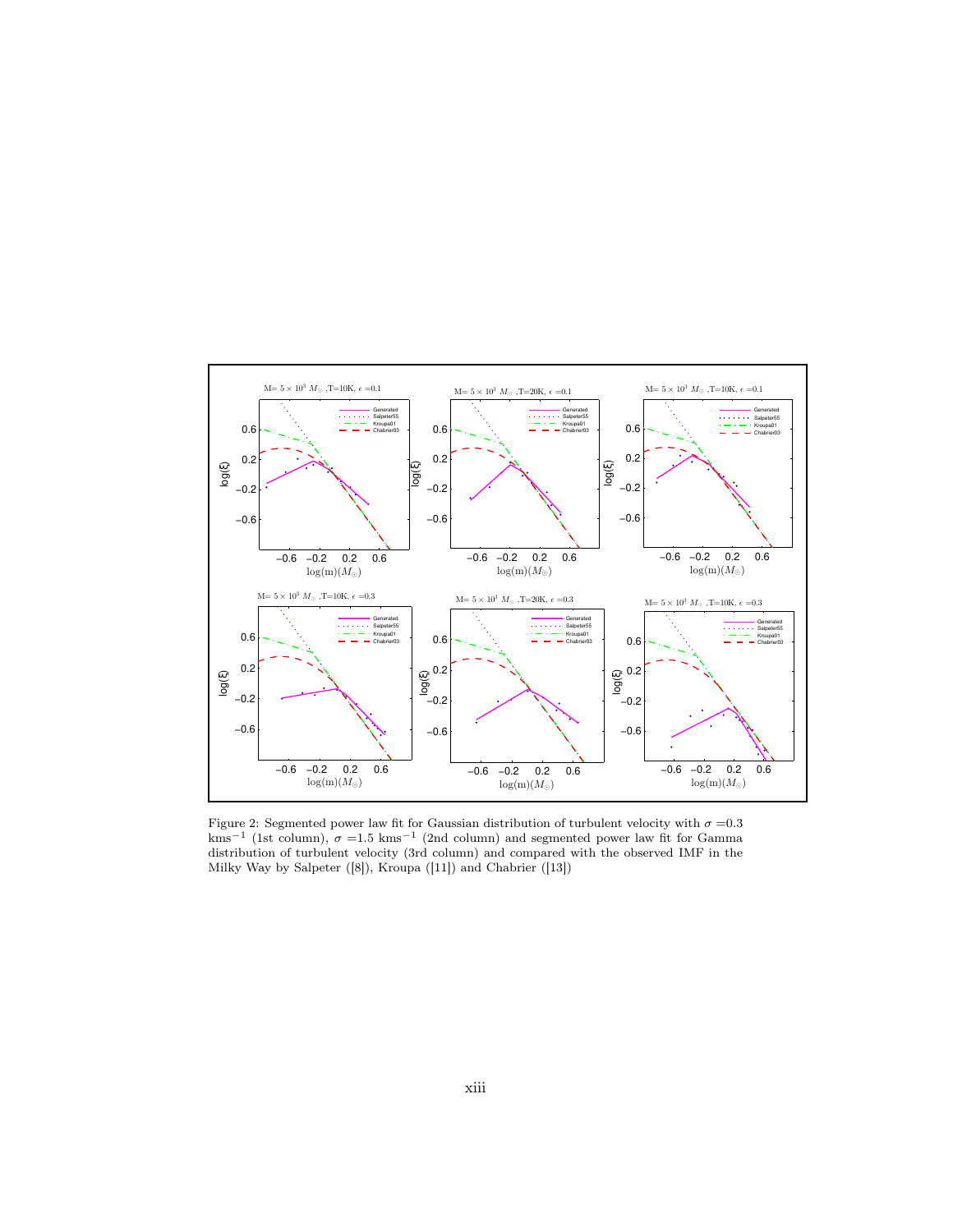

Figure 3: Segmented power law fit for Gaussian distribution of turbulent velocity with  $\sigma = 0.3$ kms<sup>-1</sup> (1st column),  $\sigma = 1.5$  kms<sup>-1</sup> (2nd column) and segmented power law fit for Gamma distribution of turbulent velocity (3rd column) and compared with the observed IMF in the Milky Way by Salpeter ([8]), Kroupa ([11]) and Chabrier ([13])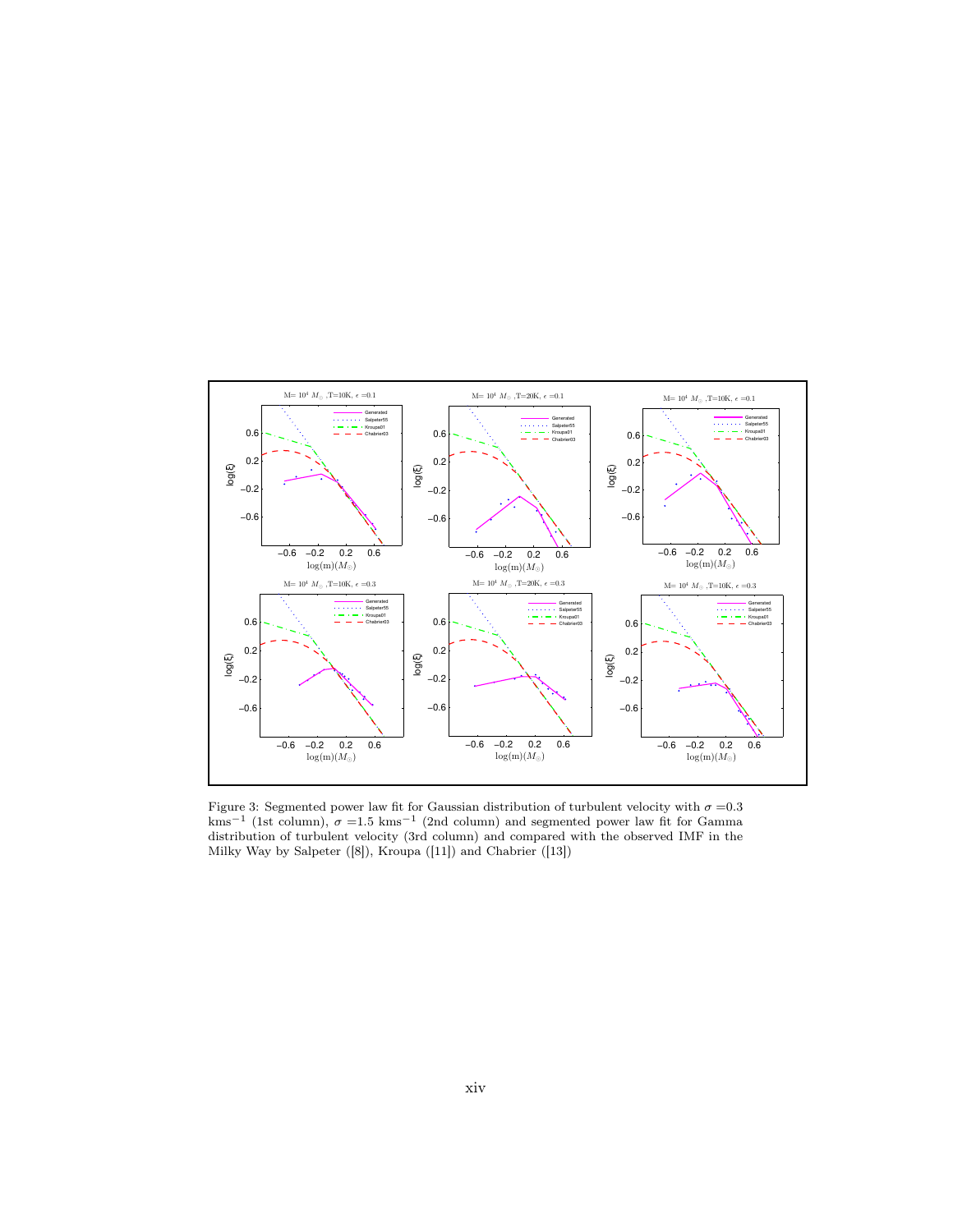

Figure 4: Segmented power law fit for Gaussian distribution of turbulent velocity with  $\sigma = 0.3$ kms<sup>-1</sup> (1st column),  $\sigma = 2.4$  kms<sup>-1</sup> (2nd column) and segmented power law fit for Gamma distribution of turbulent velocity (3rd column) and compared with the observed IMF in the Milky Way by Salpeter ([8]), Kroupa ([11]) and Chabrier ([13])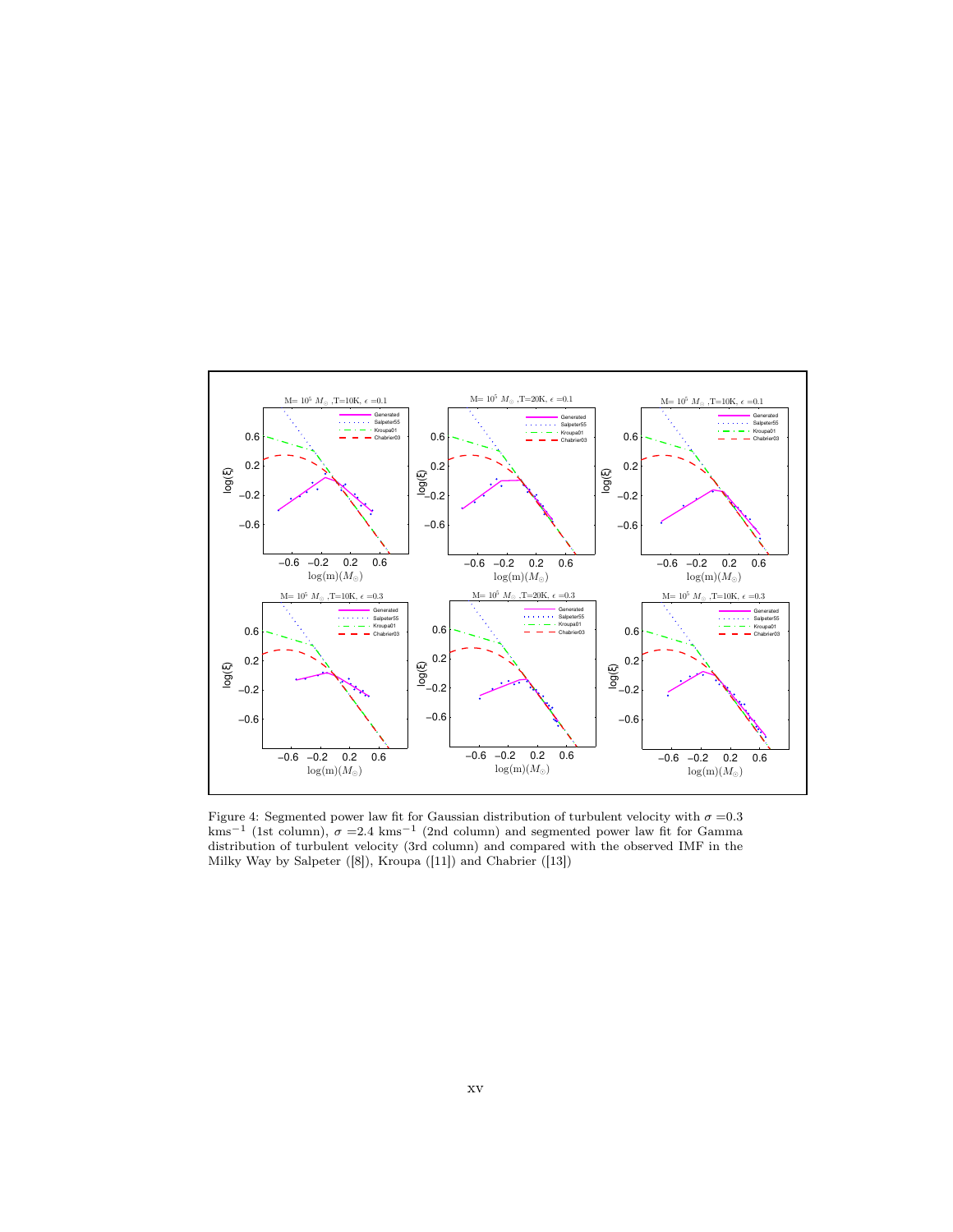| М                  | T                    | $\epsilon$ | $\eta$              | $\eta$                      | $\sigma$        | $\boldsymbol{N}$ | $\Gamma_1$ | $\alpha_1$ | $\Gamma_2$ | $\alpha_2$ |
|--------------------|----------------------|------------|---------------------|-----------------------------|-----------------|------------------|------------|------------|------------|------------|
| $(10^4 M_{\odot})$ | $\rm \left(K\right)$ |            | $({\rm km s^{-1}})$ | $\rm \left( cm^{-3}\right)$ | $\rm(kms^{-1})$ |                  |            |            |            |            |
| 0.1                | 10                   | 0.1        | 1.0686              | $5\times10^5$               | 0.3             | 77               | 0.4627     | 0.5373     | $-0.5343$  | 1.5343     |
| 0.1                | 10                   | 0.3        | 1.3097              | $5\times10^5$               | 0.3             | 205              | 0.4014     | 0.5986     | $-1.2822$  | 2.2822     |
| 0.1                | 20                   | 0.1        | 1.0362              | $5\times10^5$               | 0.3             | 65               | 0.3543     | 0.6457     | $-0.8725$  | 1.8725     |
| 0.1                | 20                   | 0.3        | 1.3441              | $5\times10^5$               | 0.3             | 99               | 0.1903     | 0.8097     | $-1.1106$  | 2.1106     |
| 0.5                | 10                   | 0.1        | 1.4495              | 10 <sup>5</sup>             | 0.3             | 226              | 0.4809     | 0.5110     | $-0.8793$  | 1.8793     |
| 0.5                | 10                   | 0.3        | 1.8169              | 10 <sup>5</sup>             | 0.3             | 643              | 0.1680     | 0.8320     | $-1.0321$  | 2.0321     |
| 0.5                | 20                   | 0.1        | 1.4171              | 10 <sup>5</sup>             | 0.3             | 178              | 0.3631     | 0.6369     | $-1.1553$  | 2.1553     |
| 0.5                | 20                   | 0.3        | 1.7803              | 10 <sup>5</sup>             | 0.3             | 436              | 0.1098     | 0.8902     | $-1.1539$  | 2.1539     |
| 1                  | 10                   | 0.1        | 1.7168              | 10 <sup>5</sup>             | 0.3             | 388              | 0.1909     | 0.8091     | $-1.2197$  | 2.2197     |
|                    | 10                   | 0.3        | 2.1389              | 10 <sup>5</sup>             | 0.3             | 970              | 0.6296     | 0.3704     | $-0.9832$  | 1.9832     |
|                    | 20                   | 0.1        | 1.7529              | 10 <sup>5</sup>             | 0.3             | 359              | 0.6742     | 0.3258     | $-0.9100$  | 1.9100     |
| 1                  | 20                   | 0.3        | 2.1002              | 10 <sup>5</sup>             | 0.3             | 958              | 0.2097     | 0.7903     | $-1.3906$  | 2.3906     |

Table 2: Segmented power-law fit for different initial choices of parameters (leading to open clusters) and for a Gaussian distribution of turbulent velocity

Table 3: Segmented power-law fit for different initial choices of parameters (leading to globular clusters), for a Gaussian distribution of turbulent velocity

| М                 | T         | $\epsilon$ | $\boldsymbol{v}$ | $\eta$          | $\sigma$     | N     | $\Gamma_1$ | $\alpha_1$ | $\Gamma_2$ | $\alpha_2$ |
|-------------------|-----------|------------|------------------|-----------------|--------------|-------|------------|------------|------------|------------|
| $(10^4M_{\odot})$ | $\rm (K)$ |            | $(kms^{-1})$     | $\rm (cm^{-3})$ | $(kms^{-1})$ |       |            |            |            |            |
| 5                 | 10        | 0.1        | 2.3358           | $5\times10^4$   | 0.3          | 978   | 0.4688     | 0.5312     | $-0.9345$  | 1.9345     |
| $\bf 5$           | 10        | 0.3        | 2.8744           | $5\times10^4$   | 0.3          | 3194  | 0.3160     | 0.6840     | $-0.7797$  | 1.7797     |
| $\bf 5$           | 20        | 0.1        | 2.2489           | $5\times10^4$   | 0.3          | 861   | 0.6026     | 0.3974     | $-0.7654$  | 1.7654     |
| $\rm 5$           | 20        | 0.3        | 2.8209           | $5\times10^4$   | 0.3          | 2848  | 0.8081     | 0.1919     | $-0.5985$  | 1.5985     |
| 10                | 10        | 0.1        | 2.6474           | 10 <sup>4</sup> | 0.3          | 1461  | 0.6938     | 0.3062     | $-0.8528$  | 1.8528     |
| 10                | 10        | 0.3        | 3.2764           | 10 <sup>4</sup> | 0.3          | 7384  | 0.2397     | 0.7603     | $-0.6132$  | 1.6132     |
| 10                | 20        | 0.1        | 2.6526           | 10 <sup>4</sup> | 0.3          | 1485  | 0.5547     | 0.4453     | $-1.1507$  | 2.1507     |
| 10                | 20        | 0.3        | 3.3514           | 10 <sup>4</sup> | 0.3          | 7143  | 0.1254     | 0.8746     | $-0.8532$  | 1.8532     |
| $50\,$            | 10        | 0.1        | 3.8446           | 10 <sup>4</sup> | 0.3          | 6521  | 0.7824     | 0.2176     | $-1.7655$  | 2.7655     |
| 50                | 10        | 0.3        | 4.5638           | 10 <sup>4</sup> | 0.3          | 34327 | 0.1188     | 0.8812     | $-0.3493$  | 1.3493     |
| $50\,$            | 20        | 0.1        | 3.7036           | 10 <sup>4</sup> | 0.3          | 5701  | 0.9192     | 0.0808     | $-1.5410$  | 2.5410     |
| 50                | 20        | 0.3        | 4.5539           | 10 <sup>4</sup> | 0.3          | 29534 | 0.3807     | 0.6193     | $-1.0621$  | 2.0621     |
| 100               | 10        | 0.1        | 4.2023           | 10 <sup>4</sup> | 0.3          | 11058 | 0.8870     | 0.1130     | $-1.6038$  | 2.6038     |
| 100               | 10        | 0.3        | 5.2265           | 10 <sup>4</sup> | 0.3          | 62176 | 0.1260     | 0.8740     | $-0.9922$  | 1.9922     |
| 100               | 20        | 0.1        | 4.1721           | 10 <sup>4</sup> | 0.3          | 10586 | 0.8825     | 0.1175     | $-1.9617$  | 2.9617     |
| 100               | 20        | 0.3        | 5.2485           | 10 <sup>4</sup> | 0.3          | 56110 | 0.2862     | 0.7138     | $-0.5545$  | 1.5545     |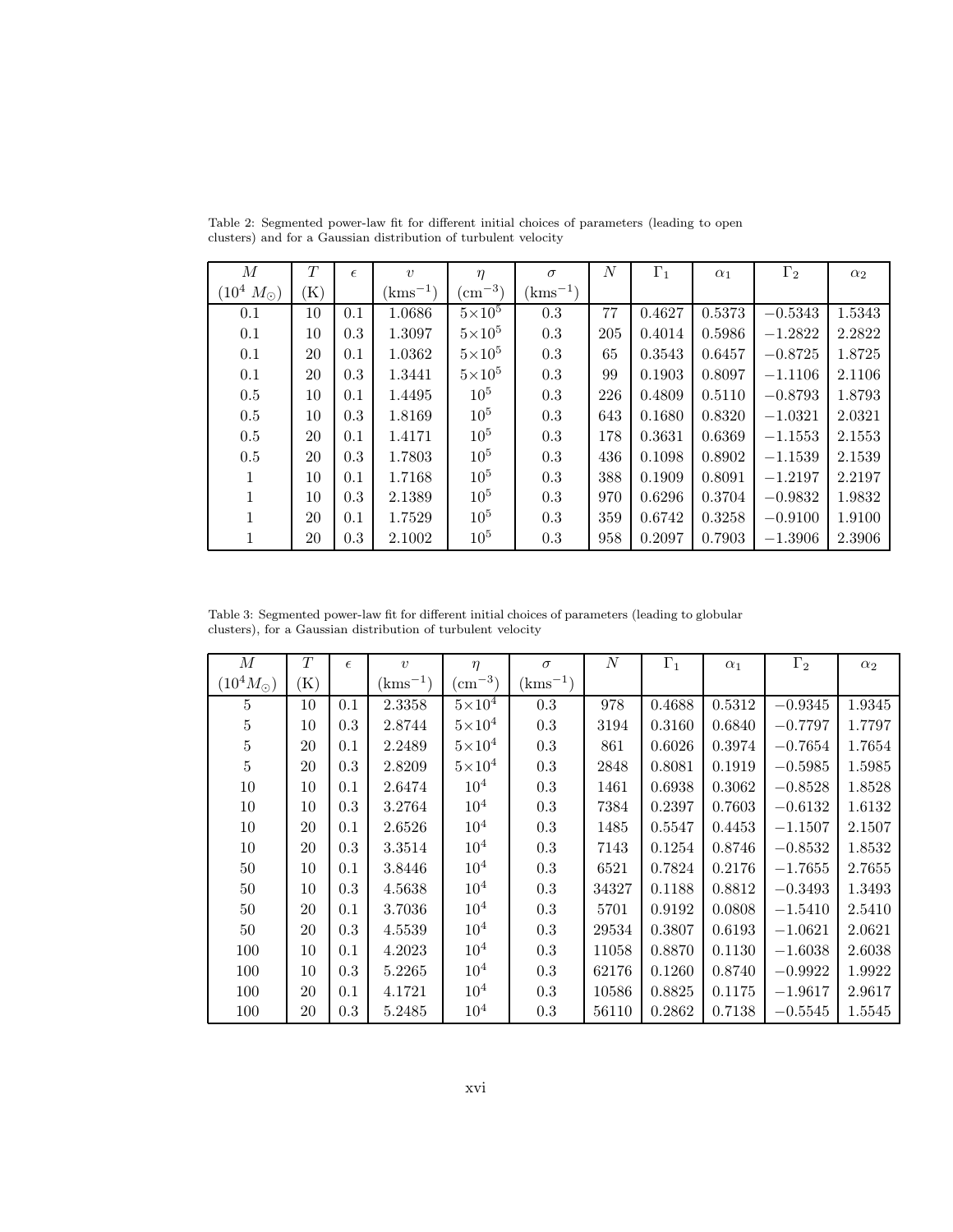| М                  | T              | $\epsilon$ | $m_{min}$                                                | $m_c$       | $m_{max}$     | Estimate $\hat{\alpha_1}$ using equation(12) | Estimate $\hat{\alpha_2}$ using equation(13) |
|--------------------|----------------|------------|----------------------------------------------------------|-------------|---------------|----------------------------------------------|----------------------------------------------|
| $(10^4 M_{\odot})$ | $(\mathrm{K})$ |            | $(M_{\odot})$                                            | $M_{\odot}$ | $(M_{\odot})$ |                                              |                                              |
| 0.1                | 10             |            | 0.1   0.1069   0.4669   1.3670                           |             |               | 0.3955                                       | 1.6123                                       |
| 0.1                | 10             |            | $0.3 \mid 0.1510 \mid 1.0010 \mid 3.1622$                |             |               | 0.6033                                       | 2.1216                                       |
| 0.1                | 20             |            | $[0.1 \, 0.1145 \, 0.4144 \, 1.9123]$                    |             |               | 0.6022                                       | 1.4896                                       |
| 0.1                | 20             |            | 0.310.486911.710015.9799                                 |             |               | 0.7798                                       | 1.9842                                       |
| 0.5                | 10             |            | $[0.1 \, 0.1242 \, 0.8242 \, 2.8242]$                    |             |               | 0.4593                                       | 1.8559                                       |
| $0.5\,$            | 10             |            | $[0.3 \, 0.2039 \, 1.3999 \, 4.4596]$                    |             |               | 0.8941                                       | 2.1564                                       |
| 0.5                | 20             |            | $[0.1 \, 0.2613 \, 1.8613 \, 1.0613]$                    |             |               | 0.5050                                       | 1.9965                                       |
| 0.5                | 20             |            | $[0.3 \, 0.5940 \, 1.5003 \, 14.2198]$                   |             |               | 0.8998                                       | 2.1845                                       |
|                    | 10             |            | $0.1 \mid 0.2106 \mid 1.2107 \mid 4.2107 \mid$           |             |               | 0.8137                                       | 2.0369                                       |
|                    | 10             |            | 0.310.357011.099913.7402                                 |             |               | 0.3654                                       | 1.9347                                       |
|                    | 20             |            | $\vert 0.1 \vert 0.2872 \vert 1.4873 \vert 5.0873 \vert$ |             |               | 0.3321                                       | 1.9087                                       |
|                    | 20             |            | $0.3 \mid 0.4162 \mid 2.2509 \mid 5.9306$                |             |               | 0.7996                                       | 2.4078                                       |

Table 4: Estimates for segmented power law indices using truncated Pareto distribution (leading to open clusters), for a Gaussian distribution of turbulent velocity

Table 5: Estimates for segmented power law indices using truncated Pareto distribution (leading to globular clusters), for a Gaussian distribution of turbulent velocity

| М               | Т         | $\epsilon$ | $m_{min}$                                                | $m_c$         | $m_{\max}$    | Estimate $\hat{\alpha_1}$ from equation(12) Estimate $\hat{\alpha_2}$ from equation(13) |        |
|-----------------|-----------|------------|----------------------------------------------------------|---------------|---------------|-----------------------------------------------------------------------------------------|--------|
| $(10^4M_\odot)$ | $\rm (K)$ |            | $(M_\odot)$                                              | $(M_{\odot})$ | $(M_{\odot})$ |                                                                                         |        |
| 5               | 10        |            | 10.110.274112.024116.0241                                |               |               | 0.4215                                                                                  | 2.0069 |
| 5               | 10        |            | 10.310.629011.770114.1495                                |               |               | 0.7063                                                                                  | 1.9989 |
| $\bf 5$         | 20        |            | 0.1 0.5267 2.5268 5.5268                                 |               |               | 0.5825                                                                                  | 1.5926 |
| $\overline{5}$  | 20        |            | $(0.3 \, 0.4370 \, 1.6998 \, 4.9102)$                    |               |               | 0.2125                                                                                  | 1.4657 |
| 10              | 10        |            | $[0.1 \, 0.1579 \, 1.5677 \, 6.3095]$                    |               |               | 0.6293                                                                                  | 2.0154 |
| 10              | 10        |            | $\vert 0.3 \vert 0.3719 \vert 1.3399 \vert 3.9003 \vert$ |               |               | 0.7588                                                                                  | 1.6544 |
| 10              | 20        |            | $(0.1 \, 0.2529 \, 2.8028 \, 7.0235)$                    |               |               | 0.4429                                                                                  | 2.1985 |
| 10              | 20        |            | $\left  0.3 \right  0.4559 \left  1.7100 \right  4.5603$ |               |               | 0.7599                                                                                  | 1.8049 |
| 50              | 10        |            | $[0.1 \, 0.5288 \, 2.0290 \, 6.0441]$                    |               |               | 0.3276                                                                                  | 2.4795 |
| 50              | 10        |            | $\vert 0.3 \vert 0.2119 \vert 1.4893 \vert 3.6897 \vert$ |               |               | 0.7648                                                                                  | 1.4578 |
| 50              | 20        |            | $\vert 0.1 \vert 0.5455 \vert 4.5023 \vert 8.5323 \vert$ |               |               | 0.2155                                                                                  | 2.2666 |
| 50              | 20        |            | $\left  0.3 \right  0.5689 \left  1.7575 \right  7.6594$ |               |               | 0.6022                                                                                  | 2.0001 |
| 100             | 10        |            | $[0.1 \, 0.5141 \, 4.5143 \, 8.4926]$                    |               |               | 0.1049                                                                                  | 2.5491 |
| 100             | 10        |            | $(0.3 \, 0.3 \, 800 \, 2.4 \, 700 \, 7.3994$             |               |               | 0.8269                                                                                  | 1.8999 |
| 100             | 20        |            | $(0.1 \, 0.5046 \, 1.5046 \, 4.3246)$                    |               |               | 0.4569                                                                                  | 1.7445 |
| 100             | 20        |            | $[0.3 \, 0.5610 \, 1.9601 \, 5.1903]$                    |               |               | 0.7445                                                                                  | 1.6987 |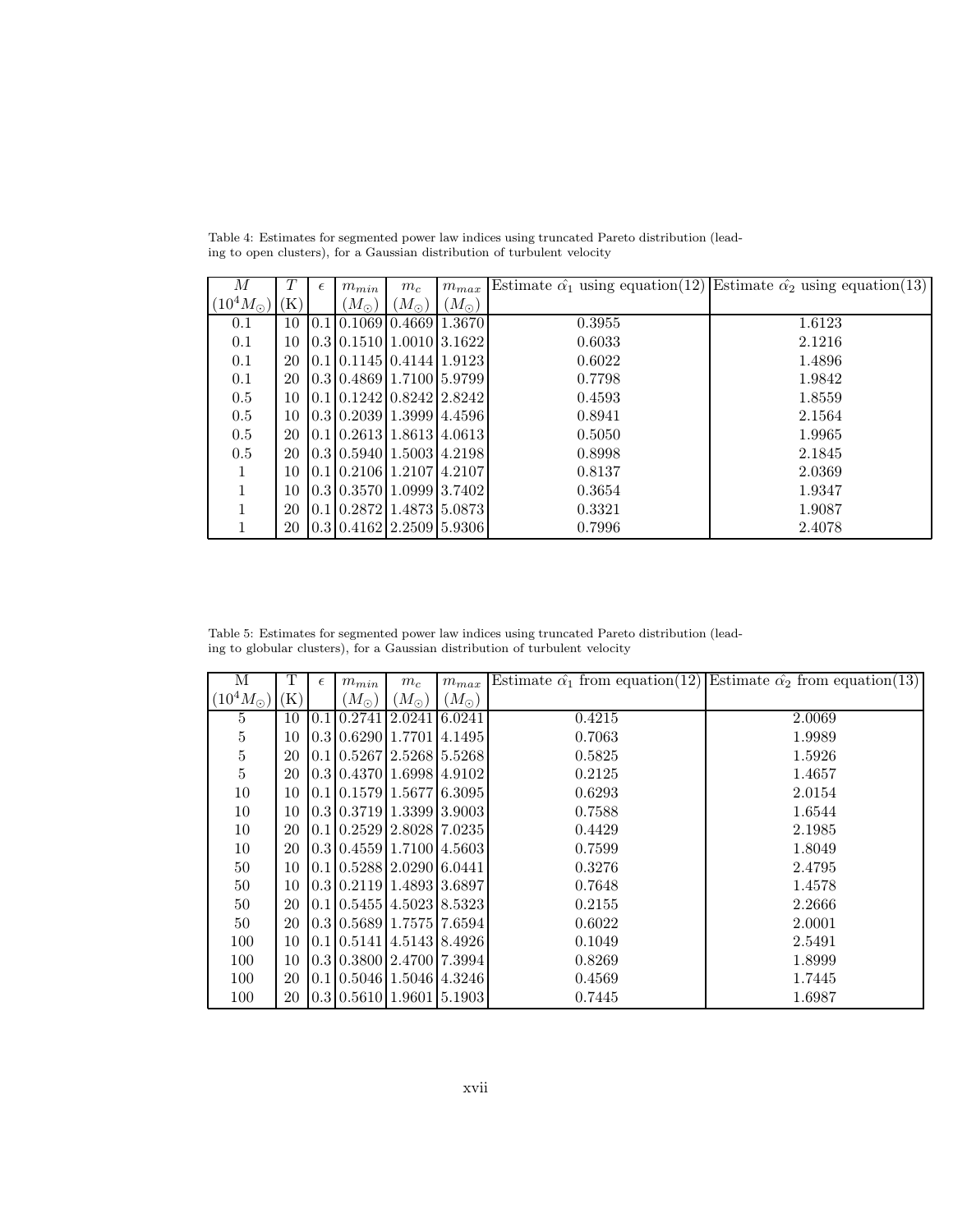| М                  | T         | $\epsilon$ | $\boldsymbol{v}$ | $\eta$              | $\sigma$     | $\overline{N}$ | $\Gamma_1$ | $\alpha_1$ | $\Gamma_2$ | $\alpha_2$ |
|--------------------|-----------|------------|------------------|---------------------|--------------|----------------|------------|------------|------------|------------|
| $(10^4 M_{\odot})$ | $\rm (K)$ |            | $(kms^{-1})$     | $\rm \ell cm^{-3})$ | $(kms^{-1})$ |                |            |            |            |            |
| 0.1                | 10        | 0.1        | 0.8347           | $5\times10^5$       | 1.5          | 54             | 0.6325     | 0.3675     | $-0.4312$  | 1.4312     |
| 0.1                | 10        | 0.3        | 0.9146           | $5\times10^5$       | $1.5\,$      | 208            | 0.8823     | 0.1177     | $-1.0572$  | 2.0572     |
| 0.1                | 20        | 0.1        | 1.4733           | $5\times10^5$       | 1.5          | 66             | 0.8127     | 0.1873     | $-0.5441$  | 1.5441     |
| 0.1                | 20        | 0.3        | 1.3349           | $5\times10^5$       | $1.5\,$      | 163            | 0.6527     | 0.3473     | $-1.5456$  | 2.5456     |
| 0.5                | 10        | 0.1        | 1.5508           | 10 <sup>5</sup>     | $1.5\,$      | 185            | 0.7302     | 0.2698     | $-1.1995$  | 2.1995     |
| 0.5                | 10        | 0.3        | 1.8398           | $10^{5}$            | 1.5          | 565            | 0.6623     | 0.3377     | $-1.0011$  | 2.0011     |
| 0.5                | 20        | 0.1        | 0.8338           | $10^{5}$            | $1.5\,$      | 197            | 0.8956     | 0.1044     | $-1.0780$  | 2.0780     |
| 0.5                | 20        | 0.3        | 1.7181           | 10 <sup>5</sup>     | $1.5\,$      | 419            | 0.5905     | 0.4095     | $-0.7385$  | 1.7385     |
| 1                  | 10        | 0.1        | 1.8454           | 10 <sup>5</sup>     | $1.5\,$      | 331            | 0.5100     | 0.4900     | $-0.9615$  | 1.9615     |
|                    | 10        | 0.3        | 2.0686           | 10 <sup>5</sup>     | 1.5          | 534            | 0.5200     | 0.4800     | $-1.1169$  | 2.1169     |
|                    | 20        | 0.1        | 1.6534           | 10 <sup>5</sup>     | 1.5          | 366            | 0.7733     | 0.2267     | $-1.8515$  | 2.8515     |
| 1                  | 20        | 0.3        | 1.8822           | 10 <sup>5</sup>     | 1.5          | 765            | 0.2074     | 0.7926     | $-0.7858$  | 1.7858     |

Table 6: Segmented power-law fit for different initial choices of parameters (leading to open clusters) and for a Gaussian distribution of turbulent velocity

Table 7: Segmented power-law fit for different initial choices of parameters (leading to globular clusters), for a Gaussian distribution of turbulent velocity

| М                      | T         | $\epsilon$ | $\boldsymbol{v}$ | $\eta$                | $\sigma$     | $\overline{N}$ | $\Gamma_1$ | $\alpha_1$ | $\Gamma_2$ | $\alpha_2$ |
|------------------------|-----------|------------|------------------|-----------------------|--------------|----------------|------------|------------|------------|------------|
| $(10^4$<br>$M_{\odot}$ | $\rm (K)$ |            | $(kms^{-1})$     | $\rm \ell\, cm^{-3})$ | $(kms^{-1})$ |                |            |            |            |            |
| 5                      | 10        | 0.1        | 2.8604           | $5\times10^{4}$       | 2.4          | 1161           | 0.5562     | 0.4438     | $-0.8396$  | 1.8396     |
| 5                      | 10        | 0.3        | 2.8369           | $5\times10^4$         | 2.4          | 2683           | 0.2820     | 0.7180     | $-1.0167$  | 2.0167     |
| $\bf 5$                | 20        | 0.1        | 2.1560           | $5\times10^4$         | 2.4          | 1211           | 0.5370     | 0.4630     | $-1.0423$  | 2.0423     |
| 5                      | 20        | 0.3        | 2.6290           | $5\times10^4$         | 2.4          | 2838           | 0.2378     | 0.7622     | $-1.3777$  | 2.3777     |
| 10                     | 10        | 0.1        | 3.0314           | 10 <sup>4</sup>       | 2.4          | 2003           | 0.3365     | 0.6635     | $-0.9794$  | 1.9794     |
| 10                     | 10        | 0.3        | 3.3917           | 10 <sup>4</sup>       | 2.4          | 5352           | 0.4618     | 0.5382     | $-1.0622$  | 2.0622     |
| 10                     | 20        | 0.1        | 2.8179           | 10 <sup>4</sup>       | 2.4          | 1754           | 0.7214     | 0.2786     | $-1.2564$  | 2.2564     |
| $10\,$                 | 20        | 0.3        | 3.2501           | 10 <sup>4</sup>       | 2.4          | 5616           | 0.3939     | 0.6061     | $-1.3498$  | 2.3498     |
| $50\,$                 | 10        | 0.1        | 3.9735           | 10 <sup>4</sup>       | 3.0          | 6558           | 0.3020     | 0.6980     | $-1.1939$  | 2.1939     |
| 50                     | 10        | 0.3        | 4.5977           | 10 <sup>4</sup>       | 3.0          | 30943          | 0.1289     | 0.8711     | $-1.3168$  | 2.3168     |
| 50                     | 20        | 0.1        | 4.3063           | 10 <sup>4</sup>       | 3.0          | 6992           | 0.7727     | 0.2273     | $-1.4041$  | 2.4041     |
| 50                     | 20        | 0.3        | 4.2339           | 10 <sup>4</sup>       | 3.0          | 28837          | 0.3706     | 0.6294     | $-1.2364$  | 2.2364     |
| 100                    | 10        | 0.1        | 4.3928           | 10 <sup>4</sup>       | 3.0          | 13508          | 0.5877     | 0.4123     | $-1.7727$  | 2.7727     |
| 100                    | 10        | 0.3        | 5.5400           | 10 <sup>4</sup>       | 3.0          | 66255          | 0.2787     | 0.7213     | $-1.4549$  | 2.4549     |
| 100                    | 20        | 0.1        | 4.1474           | 10 <sup>4</sup>       | 3.0          | 11397          | 0.7308     | 0.2692     | $-1.8810$  | 2.8810     |
| 100                    | 20        | 0.3        | 4.5922           | 10 <sup>4</sup>       | $3.0\,$      | 53437          | 0.3173     | 0.6827     | $-1.3455$  | 2.3455     |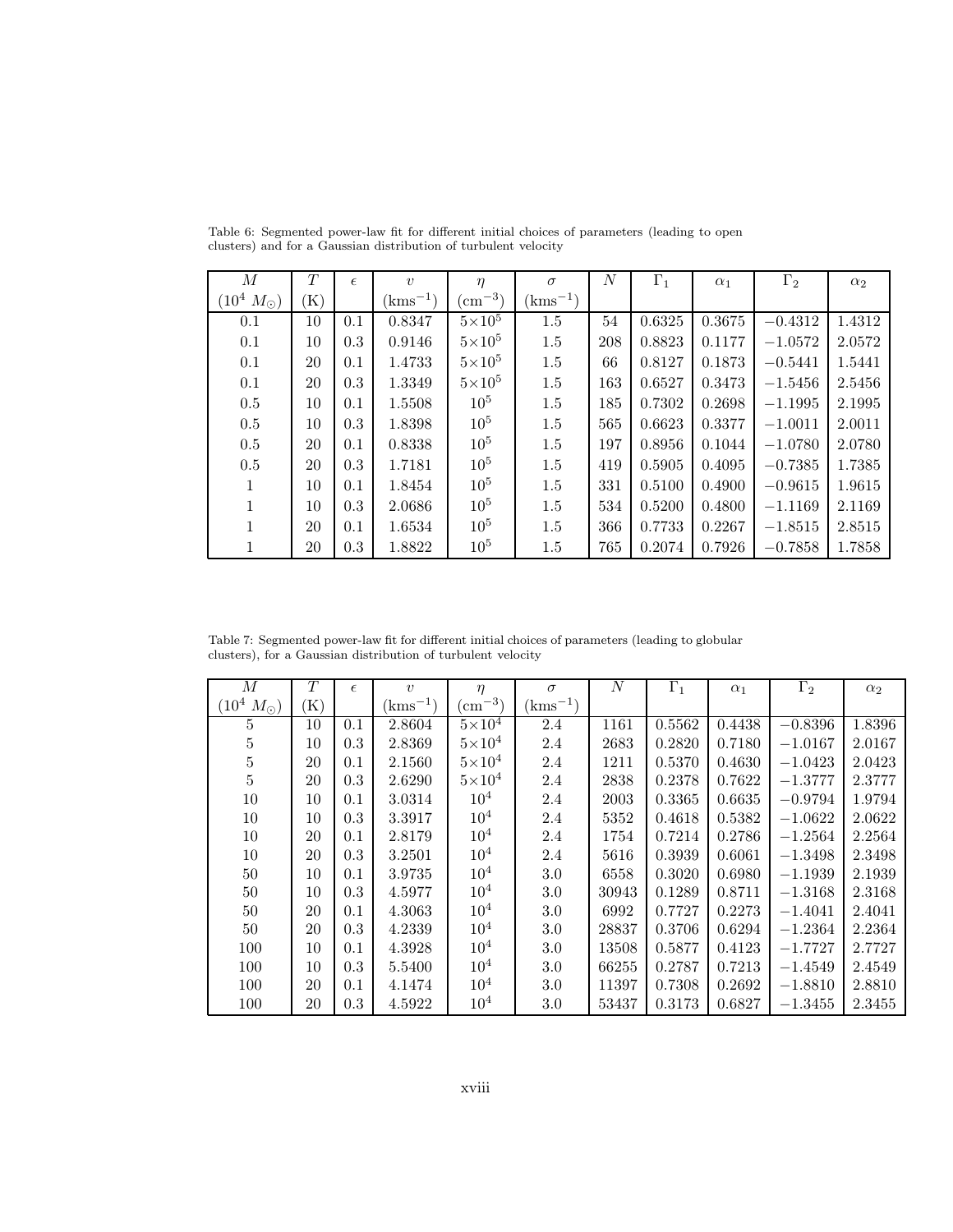| М                  | T         | $\epsilon$ | $m_{min}$     | $m_c$                                                    | $m_{max}$   |        | Estimate $\hat{\alpha_1}$ using equation(12) Estimate $\hat{\alpha_2}$ using equation(13) |
|--------------------|-----------|------------|---------------|----------------------------------------------------------|-------------|--------|-------------------------------------------------------------------------------------------|
| $(10^4 M_{\odot})$ | $\rm (K)$ |            | $(M_{\odot})$ | $(M_\odot)$                                              | $(M_\odot)$ |        |                                                                                           |
| 0.1                | 10        |            |               | $0.1 \, 0.1245 \, 0.3725 \, 12.0125$                     |             | 0.3041 | 1.4229                                                                                    |
| 0.1                | 10        |            |               | $\vert 0.3 \vert 0.1217 \vert 0.7907 \vert 2.6218 \vert$ |             | 0.2054 | 1.9744                                                                                    |
| 0.1                | 20        |            |               | $0.1 \, 0.1699 \, 0.4701 \, 2.4299$                      |             | 0.2597 | 1.5449                                                                                    |
| 0.1                | 20        |            |               | 0.3 0.2314 1.2314 3.8317                                 |             | 0.3764 | 2.4897                                                                                    |
| 0.5                | 10        |            |               | $\vert 0.1 \vert 0.1038 \vert 0.3038 \vert 1.4038 \vert$ |             | 0.3009 | 2.1184                                                                                    |
| $0.5\,$            | 10        |            |               | 0.3 0.2997 1.6237 4.8977                                 |             | 0.3296 | 2.1010                                                                                    |
| $0.5\,$            | 20        |            |               | $\vert 0.1 \vert 0.1862 \vert 0.6363 \vert 3.0359$       |             | 0.2066 | 1.8746                                                                                    |
| 0.5                | 20        |            |               | 0.3 0.2180 1.6180 4.8183                                 |             | 0.4115 | 1.7349                                                                                    |
|                    | 10        |            |               | $0.1 \mid 0.3270 \mid 1.1281 \mid 3.7282$                |             | 0.5039 | 1.6197                                                                                    |
|                    | 10        |            |               | 0.3 0.2609 1.9952 5.2609                                 |             | 0.3926 | 2.0087                                                                                    |
|                    | 20        |            |               | $0.1 \mid 0.2427 \mid 0.9926 \mid 3.9930 \mid$           |             | 0.2311 | 2.8841                                                                                    |
|                    | 20        |            |               | $0.3 \mid 0.2311 \mid 1.5488 \mid 4.2305$                |             | 0.8080 | 1.6452                                                                                    |

Table 8: Estimates for segmented power law indices using truncated Pareto distribution (leading to open clusters), for a Gaussian distribution of turbulent velocity

Table 9: Estimates for segmented power law indices using truncated Pareto distribution (leading to globular clusters), for a Gaussian distribution of turbulent velocity

| М                  | T              | $\epsilon$ | $m_{min}$                                          | $m_c$       | $m_{\max}$                                               |        | Estimate $\hat{\alpha_1}$ from equation(12) Estimate $\hat{\alpha_2}$ from equation(13) |
|--------------------|----------------|------------|----------------------------------------------------|-------------|----------------------------------------------------------|--------|-----------------------------------------------------------------------------------------|
| $(10^4 M_{\odot})$ | $(\mathrm{K})$ |            | $(M_\odot)$                                        | $(M_\odot)$ | $(M_{\odot})$                                            |        |                                                                                         |
| 5                  | 10             |            |                                                    |             | $0.1 \, 0.1719 \, 0.9219 \, 14.3722$                     | 0.4458 | 1.8013                                                                                  |
| 5                  | 10             |            | $\vert 0.3 \vert 0.4041 \vert 2.4043 \vert 7.2041$ |             |                                                          | 0.7243 | 2.1145                                                                                  |
| 5                  | 20             |            |                                                    |             | $0.1 \mid 0.2455 \mid 0.9454 \mid 3.0453$                | 0.3971 | 2.0421                                                                                  |
| 5                  | $20-1$         |            |                                                    |             | $(0.3 \, 0.3326 \, 2.4547 \, 6.3326)$                    | 0.7624 | 2.3269                                                                                  |
| 10                 | 10             |            |                                                    |             | $(0.1 \, 0.1 \, 103 \, 2.1 \, 101 \, 5.6 \, 094)$        | 0.5946 | 1.9332                                                                                  |
| 10                 | $10-1$         |            |                                                    |             | $(0.3 \, 0.4435 \, 2.4434 \, 7.2427$                     | 0.4982 | 2.0358                                                                                  |
| 10                 | 20             |            |                                                    |             | $0.1 \mid 0.3981 \mid 1.2181 \mid 5.0118$                | 0.7202 | 2.2128                                                                                  |
| 10                 | $20-1$         |            |                                                    |             | $(0.3 \, 0.3785 \, 1.9512 \, 4.5485$                     | 0.6063 | 2.3941                                                                                  |
| 50                 | $10-1$         |            |                                                    |             | $(0.1 \, 0.3051 \, 2.3052 \, 5.6050)$                    | 0.5647 | 2.1865                                                                                  |
| 50                 | 10             |            |                                                    |             | 0.3 0.3754 2.9512 9.9754                                 | 0.8797 | 2.2388                                                                                  |
| 50                 | 20             |            |                                                    |             | $0.1 \mid 0.5143 \mid 3.0143 \mid 7.5143 \mid$           | 0.2020 | 2.3142                                                                                  |
| 50                 | 20             |            |                                                    |             | $\vert 0.3 \vert 0.4555 \vert 3.1622 \vert 9.2595 \vert$ | 0.6332 | 2.2719                                                                                  |
| 100                | 10             |            |                                                    |             | $0.1 \, 0.3086 \, 2.3086 \, 6.9090$                      | 0.3558 | 2.7576                                                                                  |
| 100                | 10             |            |                                                    |             | $\vert 0.3 \vert 0.4302 \vert 2.3434 \vert 9.1102 \vert$ | 0.6299 | 2.3188                                                                                  |
| 100                | 20             |            |                                                    |             | $0.1 \mid 0.9056 \mid 4.0056 \mid 5.0060 \mid$           | 0.1218 | 2.4651                                                                                  |
| 100                | 20             |            |                                                    |             | $0.3 \mid 0.5942 \mid 2.5002 \mid 9.9942 \mid$           | 0.6193 | 2.3019                                                                                  |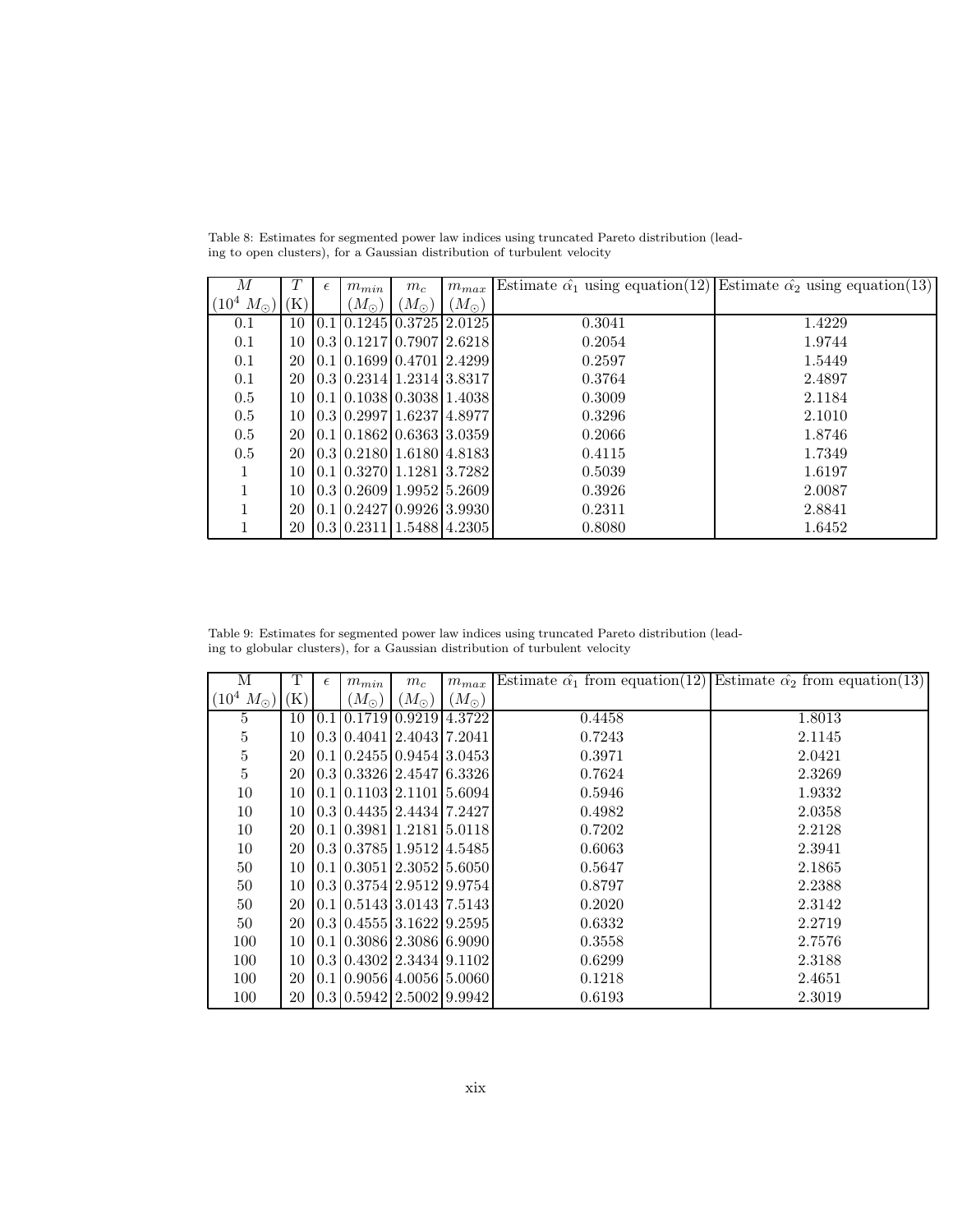| М                  |                      | $\epsilon$       | $\alpha$        | Β  | $\boldsymbol{v}$           |                    | N   | $\Gamma_1$ | $\alpha_1$          | $\Gamma_2$                                 | $\alpha_2$ |
|--------------------|----------------------|------------------|-----------------|----|----------------------------|--------------------|-----|------------|---------------------|--------------------------------------------|------------|
| $(10^4 M_{\odot})$ | $\rm \left(K\right)$ |                  |                 |    | $\text{km}\mathrm{s}^{-1}$ | $\mathrm{cm}^{-3}$ |     |            |                     |                                            |            |
| 0.1                | 10                   | 0.1              | 6.029           | 10 | 0.6029                     | $5\times10^{5}$    | 63  | 0.6521     | 0.3479              | $-1.0224$                                  | 2.0224     |
| 0.1                | 10                   | 0.3              | 13.339          | 10 | 1.3339                     | $5\times10^{5}$    | 147 |            | 0.285910.7141       | $-1.014312.0143$                           |            |
| 0.1                | 20                   | 0.1              | 6.223           | 10 | 0.6223                     | $5\times10^5$      | 78  |            | $0.4527$   $0.5473$ | $-1.2149$                                  | 2.2149     |
| 0.1                | 20                   | 0.3 <sub>1</sub> | 16.286          | 10 | 1.6286                     | $5\times10^5$      | 201 |            | $0.2809$ 0.7191     | $-1.3161$                                  | 2.3161     |
| 0.5                | 10                   |                  | $0.1 \, 12.521$ | 10 | 1.2521                     | $10^5$             | 249 |            |                     | $0.6550$   $0.3450$   $-1.0568$   $2.0568$ |            |
| 0.5                | 10                   |                  | 0.3117.816      | 10 | 1.7816                     | 10 <sup>5</sup>    | 520 |            |                     | $0.508510.49151 - 1.58081$                 | 2.5808     |
| 0.5                | 20                   | 0.1              | 7.925           | 10 | 0.7925                     | 10 <sup>5</sup>    | 193 |            | 0.628410.3716       | $-1.6011$                                  | 2.6011     |
| 0.5                | 20                   |                  | 0.3115.497      | 10 | 1.5497                     | 10 <sup>5</sup>    | 633 |            | 0.285910.7141       | $-1.571012.5710$                           |            |
|                    | 10                   |                  | 0.1112.458      | 10 | 1.2458                     | 10 <sup>5</sup>    | 522 |            | 0.748810.2512       | $-1.6801$                                  | 2.6801     |
|                    | 10                   |                  | 0.3120.362      | 10 | 2.0362                     | 10 <sup>5</sup>    |     |            | 1115 0.1464 0.8536  | $-1.5438$                                  | 2.5438     |
|                    | 20                   | 0.11             | 18.216          | 10 | 1.8216                     | 10 <sup>5</sup>    | 395 |            | $0.4510$   $0.5490$ | $-1.1651$                                  | 2.1651     |
|                    | 20                   |                  | 0.3121.954      | 10 | 2.1954                     | $10^5$             | 952 |            |                     | $0.563010.43701 - 1.391612.3916$           |            |

Table 10: Segmented power-law fit for different initial choice of parameters (leading to open clusters) for Gamma distribution of turbulent velocity

Table 11: Segmented power law fit for different initial choice of parameters (leading to globular clusters) for Gamma distribution of turbulent velocity

| М                      | T   | $\epsilon$       | $\alpha$ | β             | $\eta$       | $\eta$          | N     | $\Gamma_1$      | $\alpha_1$           | $\Gamma_2$ | $\alpha_2$ |
|------------------------|-----|------------------|----------|---------------|--------------|-----------------|-------|-----------------|----------------------|------------|------------|
| $(10^4$<br>$M_{\odot}$ | (K) |                  |          |               | $(kms^{-1})$ | $\rm (cm^{-3})$ |       |                 |                      |            |            |
| 5                      | 10  | 0.1              | 27.621   | 10            | 2.7621       | $5\times10^4$   | 1004  | 0.5677          | 0.4323               | $-1.2486$  | 2.2486     |
| 5                      | 10  | 0.3              | 17.572   | 10            | 1.7572       | $5\times10^4$   | 4816  | 0.49931         | 0.5007               | $-1.1989$  | 2.1989     |
| 5                      | 20  | 0.1              | 25.854   | <sup>10</sup> | 2.5854       | $5\times10^4$   | 1236  |                 | 0.540610.4594        | $-1.4301$  | 2.4301     |
| 5                      | 20  | 0.3 <sub>1</sub> | 17.216   | <sup>10</sup> | 1.7216       | $5\times10^4$   | 3204  |                 | 0.263810.7362        | $-1.5732$  | 2.5732     |
| 10                     | 10  | 0.1              | 22.883   | 10            | 2.2883       | 10 <sup>4</sup> | 2110  |                 | 0.613010.3870        | $-1.1739$  | 2.1739     |
| 10                     | 10  | 0.31             | 23.753   | 10            | 2.3753       | 10 <sup>4</sup> | 11488 | 0.5914          | 0.4086               | $-1.2022$  | 2.2022     |
| 10                     | 20  | 0.1              | 19.004   | 10            | 1.9004       | 10 <sup>4</sup> | 1937  |                 | $0.4719 \mid 0.5281$ | $-1.3338$  | 2.3338     |
| 10                     | 20  | 0.3              | 19.392   | 10            | 1.9392       | 10 <sup>4</sup> | 12717 | 0.5295          | 0.4705               | $-1.3870$  | 2.3870     |
| 50                     | 10  | 0.1              | 38.457   | 10            | 3.8457       | 10 <sup>4</sup> | 11420 |                 | 0.802510.1975        | $-1.5242$  | 2.5242     |
| 50                     | 10  | 0.3              | 31.314   | 10            | 3.1314       | 10 <sup>4</sup> | 31032 | $0.5049$ 0.4951 |                      | $-1.0126$  | 2.0126     |
| 50                     | 20  | 0.1              | 25.761   | 10            | 2.5761       | 10 <sup>4</sup> | 16967 | 0.9569 0.0431   |                      | $-1.6882$  | 2.6882     |
| 50                     | 20  | 0.3              | 28.470   | 10            | 2.8470       | 10 <sup>4</sup> | 27209 | 0.5532          | 0.4468               | $-1.2696$  | 2.2696     |
| 100                    | 10  | 0.1              | 36.569   | 10            | 3.6569       | 10 <sup>4</sup> | 20573 | 0.7127          | 0.2873               | $-1.5812$  | 2.5812     |
| 100                    | 10  | 0.3              | 44.673   | 10            | 4.4673       | 10 <sup>4</sup> | 66296 | 0.2387          | 0.7613               | $-1.4241$  | 2.4241     |
| 100                    | 20  | 0.1              | 47.131   | 10            | 4.7131       | 10 <sup>4</sup> | 20322 | 0.9229          | 0.0771               | $-1.9393$  | 2.9393     |
| 100                    | 20  | 0.3              | 31.061   | 10            | 3.1061       | 10 <sup>4</sup> | 55789 | 0.6318          | 0.3682               | $-1.3539$  | 2.3539     |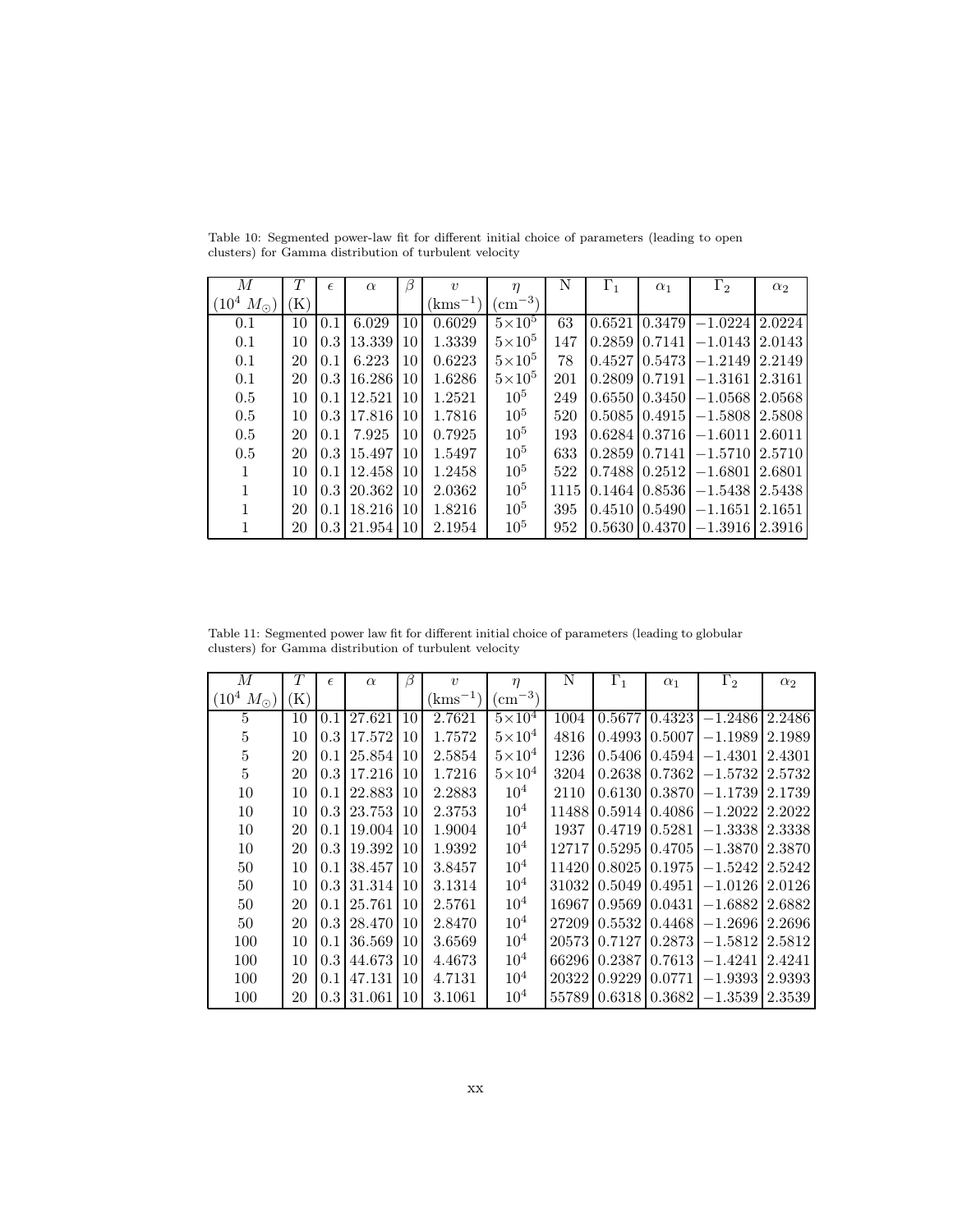| $M_{\rm \odot}$    | T   | $\epsilon$ | $m_{min}$   | $m_c$                                 | $m_{max}$     | Estimate $\hat{\alpha_1}$ using equation(12) | Estimate $\hat{\alpha_2}$ using equation(13) |
|--------------------|-----|------------|-------------|---------------------------------------|---------------|----------------------------------------------|----------------------------------------------|
| $(10^4 M_{\odot})$ | (K) |            | $M_{\odot}$ | $(M_{\odot})$                         | $(M_{\odot})$ |                                              |                                              |
| 0.1                |     |            |             | 10 0.1 0.1778 0.3548 1.3182           |               | 0.3502                                       | 1.9553                                       |
| 0.1                | 10  |            |             | [0.3] 0.2189] 1.0025] 2.7797          |               | 0.7049                                       | 2.1265                                       |
| 0.1                |     |            |             | 20 0.1 0.1584 0.6309 2.1183           |               | 0.6321                                       | 2.2599                                       |
| 0.1                |     |            |             | 20 0.3 0.2480 0.8879 2.0897           |               | 0.2774                                       | 2.2671                                       |
| $0.5\,$            |     |            |             | 10 0.1 0.1519 0.7519 2.7027           |               | 0.3099                                       | 2.0374                                       |
| $0.5\,$            |     |            |             | 10 0.3 0.2299 1.6998 4.8194           |               | 0.4905                                       | 2.4545                                       |
| 0.5                |     |            |             | 20 0.1 0.5053 1.5055 3.9057           |               | 0.4040                                       | 2.5119                                       |
| 0.5                |     |            |             | 20 0.3 0.4169 1.8399 4.8797           |               | 0.7355                                       | 2.4220                                       |
|                    |     |            |             | 10   0.1   0.2098   0.7009   4.4096   |               | 0.2551                                       | 2.3974                                       |
|                    |     |            |             | 10 0.3 0.3430 1.4501 5.2504           |               | 0.9022                                       | 2.3142                                       |
|                    |     |            |             | 20 0.1 0.3884 1.5885 4.5885           |               | 0.5523                                       | 2.1114                                       |
|                    | 20  |            |             | $[0.3 \, 0.6850 \, 1.5599 \, 5.1903]$ |               | 0.5050                                       | 2.3189                                       |

Table 12: Estimates for segmented power law indices using truncated Pareto distribution (leading to open clusters), for Gamma distribution of turbulent velocity

Table 13: Estimates for segmented power law indices using truncated Pareto distribution (leading to globular clusters), for a Gamma distribution of turbulent velocity

| М                     | Т    | $\epsilon$ | $m_{min}$                          | $m_c$         | $\boldsymbol{m}_{max}$                             | Estimate $\hat{\alpha_1}$ from equation(12) | Estimate $\hat{\alpha_2}$ from equation(13) |
|-----------------------|------|------------|------------------------------------|---------------|----------------------------------------------------|---------------------------------------------|---------------------------------------------|
| $(10^4 \; M_{\odot})$ | (K)  |            | $(M_\odot)$                        | $(M_{\odot})$ | $(M_{\odot})$                                      |                                             |                                             |
| 5                     | 10   |            | $0.1 \mid 0.3630 \mid 2.7631$      |               | 5.8632                                             | 0.4221                                      | 2.2613                                      |
| 5                     | 10   |            | $0.3 \mid 0.2210 \mid 1.0997$      |               | 5.1701                                             | 0.4884                                      | 2.1006                                      |
| 5                     | 20   |            | $0.1 \mid 0.3126 \mid 1.5125$      |               | 4.8126                                             | 0.3784                                      | 2.4447                                      |
| 5                     | 20   |            | $0.3 \mid 0.6820 \mid 2.2202 \mid$ |               | 8.3695                                             | 0.7495                                      | 2.5729                                      |
| 10                    | 10 I |            | $0.1 \mid 0.3004 \mid 2.1003 \mid$ |               | 6.6008                                             | 0.3563                                      | 2.1465                                      |
| 10                    |      |            | 10   0.3   0.2239   1.0099         |               | 5.0199                                             | 0.3997                                      | 2.3119                                      |
| 10                    | 20   |            | $0.1 \, 0.3519 \, 2.1522$          |               | 8.1526                                             | 0.5113                                      | 2.1653                                      |
| 10                    |      |            | 20   0.3   0.2139   0.9590         |               | 4.9000                                             | 0.4891                                      | 2.3557                                      |
| 50                    | 10   |            | $0.1 \, 0.6070 \, 2.1071$          |               | 8.4062                                             | 0.2667                                      | 2.3362                                      |
| 50                    | 10   |            | 0.3 0.3850 1.5399                  |               | 6.0394                                             | 0.4993                                      | 2.1147                                      |
| 50                    | 20   |            | $0.1 \mid 0.2010 \mid 1.4018 \mid$ |               | 6.0010                                             | 0.0509                                      | 2.5792                                      |
| 50                    | 20   |            |                                    |               | $\vert 0.3 \vert 0.5830 \vert 2.1399 \vert 8.3502$ | 0.3962                                      | 2.3161                                      |
| 100                   | 10   |            |                                    |               | $0.1 \mid 0.6052 \mid 1.8050 \mid 10.4954$         | 0.2279                                      | 2.5883                                      |
| 100                   | 10   |            | $0.3 \mid 0.5038 \mid 1.2589$      |               | 9.0635                                             | 0.7255                                      | 2.4301                                      |
| 100                   | 20   |            |                                    |               | $0.1 \mid 0.6006 \mid 2.3998 \mid 7.4026$          | 0.2173                                      | 2.8181                                      |
| 100                   | 20   |            |                                    |               | $0.3 \mid 0.4665 \mid 1.3970 \mid 10.2329$         | 0.3651                                      | 2.3559                                      |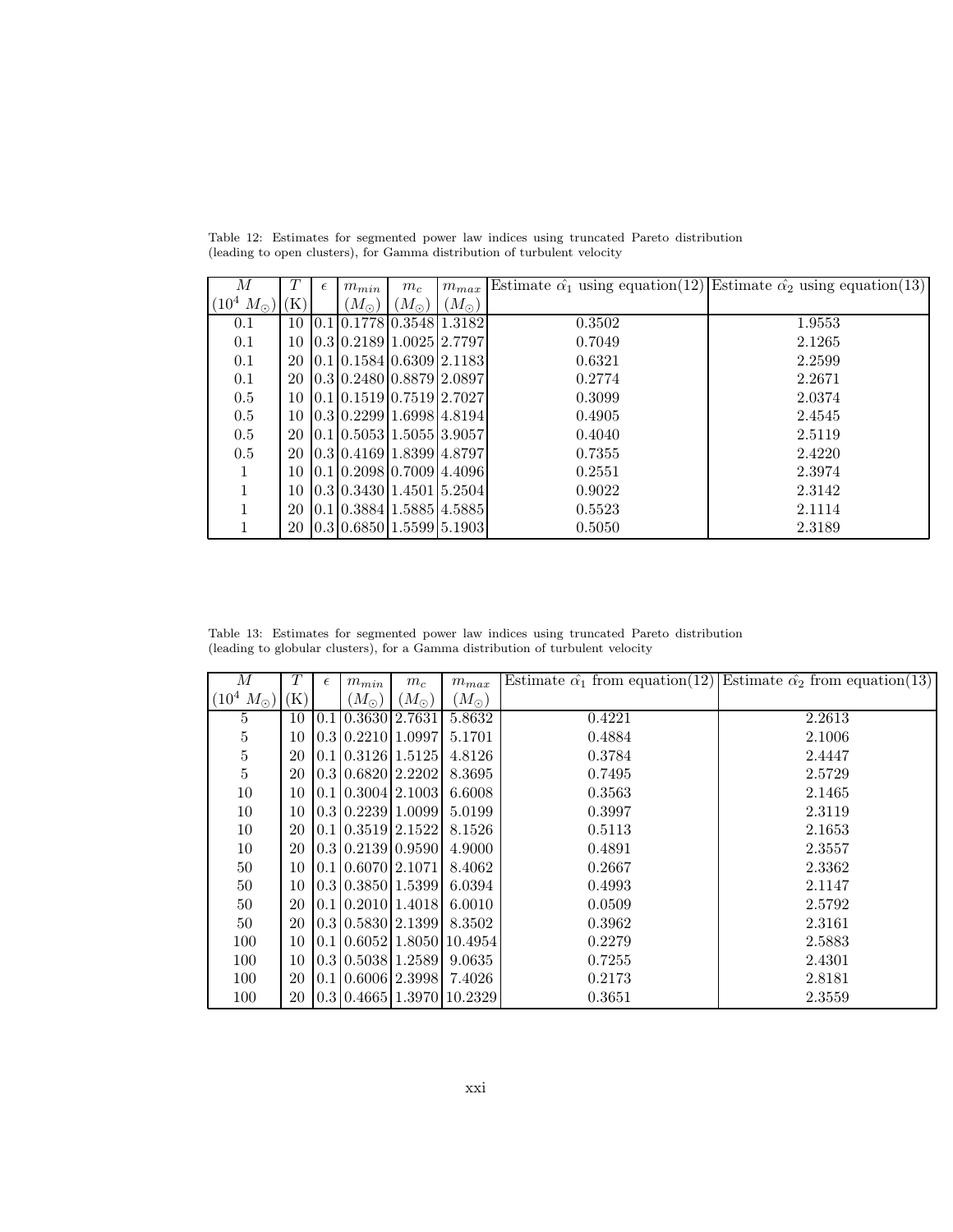#### 5. Acknowledgements

The author S.P. is very much grateful to the Department of Science and Technology (DST), India, for approving a JRF grant for the work. The authors are also thankful to A.K.Chattopadhyay for useful discussions. The authors are very much thankful to the referee for valuable suggestions which have improved the work to a great extent.

## References

- [1] J. H. Jeans, RSPTA 199 (1902) 1.
- [2] P. Padoan, Å. Nordlund, ApJ 576 (2002) 870.
- [3] P. Padoan, Å. Nordlund, ApJ 730 (2011) 40.
- [4] M. N. Machida, T. Matsumoto, T. Hanawa, K. Tomisaka, MNRAS 362 (2005) 382.
- [5] C. Federrath, R. S. Klessen, ApJ 761 (2012) 156.
- [6] P. F. Hopkins, MNRAS 423 (2012) 2037.
- [7] J. M. Girart, P. Frau, Q. Zhang, et al., ApJ 772 (2013) 69.
- [8] E. E. Salpeter, ApJ 121 (1955) 161.
- [9] G. E. Miller, J. M. Scalo, ApJS 41 (1979) 513.
- [10] P. Kroupa, C. A. Tout, G. Gilmore, MNRAS 262 (1993) 545.
- [11] P. Kroupa, MNRAS 322 (2001) 231.
- [12] P. Kroupa, Science 295 (2002) 82.
- [13] G. Chabrier, PASP 115 (2003a) 763.
- [14] G. Chabrier, ApJL 586 (2003b) 133.
- [15] G. Chabrier, ASSL 327 (2005) 41.
- [16] R. B. Larson, MNRAS 359 (2005) 211.
- [17] T. Chattopadhyay, A. K. Chattopadhyay, A. Sinha, ApJ 736 (2011) 152.
- [18] G. De Marchi, F. Paresce, S. Portegies Zwart, The Initial Mass Function 50 Years Later 327 (2005) 77.
- [19] H. Zinnecker, H. W. Yorke, ARA&A 45 (2007) 481.
- [20] N. Bastian, K. R. Covey, M. R. Meyer, ARA&A 48 (2010) 339.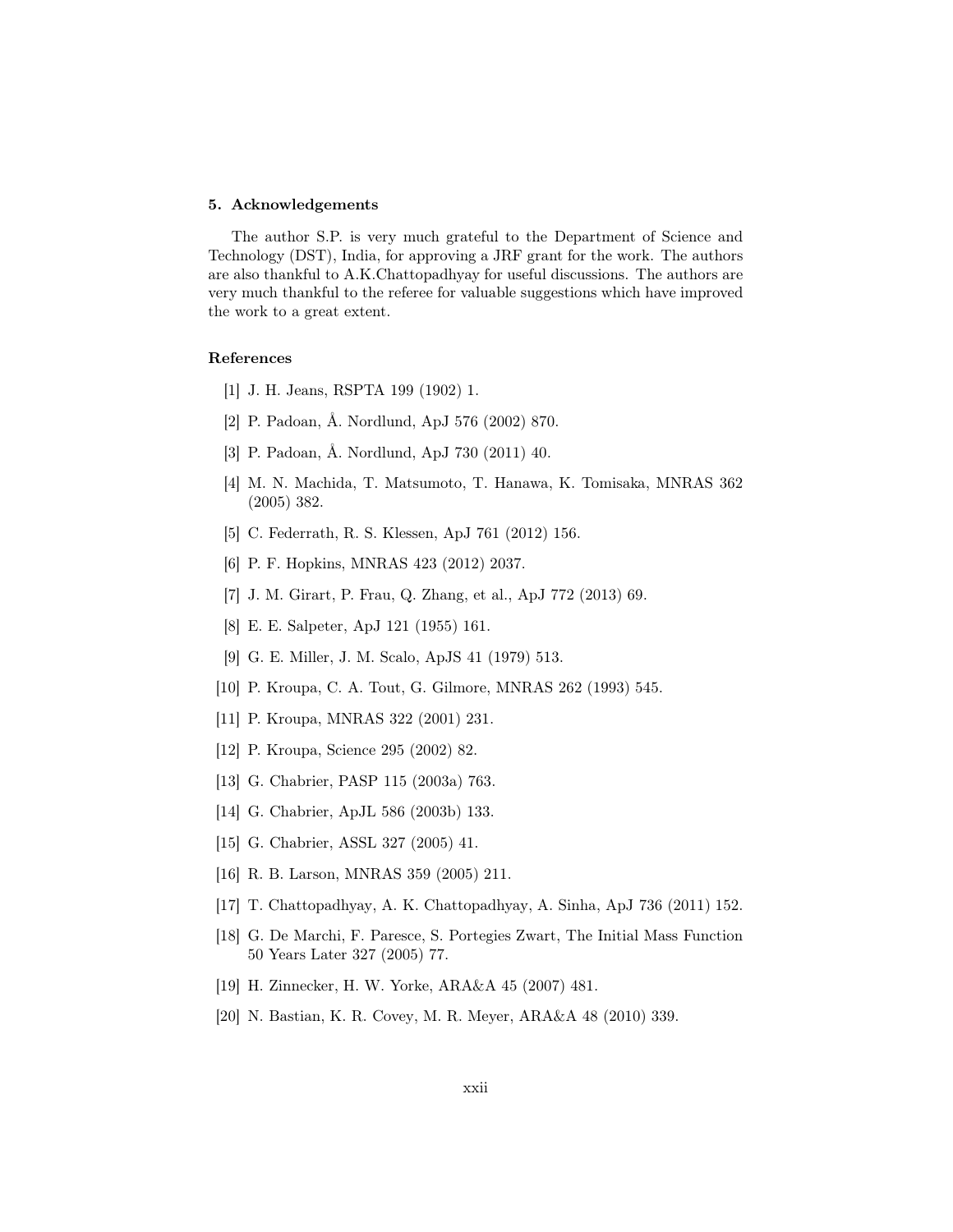- [21] P. Kroupa, C. Weidner, J. Pflamm-Altenburg, et al., in: Planets, Stars and Stellar Systems Vol. 5, Oswalt, T., Gilmore, G., eds, Springer Netherlands, 2013, p. 115.
- [22] M. Geha, T. M. Brown, J. Tumlinson, et al., ApJ 771 (2013) 29.
- [23] R. J. Smith, J. R. Lucey, MNRAS 434 (2013) 1964.
- [24] R. J. Smith, P. Alton, J. R. Lucey, C. Conroy, D. Carter, MNRASL 454 (2015) 71.
- [25] A. B. Newman, R. J. Smith, C. Conroy, A. Villaume, P. van Dokkum, ApJ 845 (2017) 157.
- [26] I. Martín-Navarro, F. La Barbera, A. Vazdekis, J. Falcón-Barroso, I. Ferreras, MNRAS 447 (2015) 1033.
- [27] F. La Barbera, A. Vazdekis, I. Ferreras, et al., MNRAS 464 (2017) 3597.
- [28] T. Arny, ApJ 169 (1971) 289.
- [29] R. B. Larson, MNRAS 194 (1981) 809.
- [30] R. B. Larson, MNRAS 186 (1979) 479.
- [31] E. Falgarone, T. G. Phillips, C. K. Walker, ApJ 378 (1991) 186.
- [32] W. H. McCrea, RSPSA 256 (1960) 245.
- [33] W. H. McCrea, in: The Origin of the Solar System, Dermott S. F., eds, Wiley, New York, 1978, p. 75.
- [34] M.-M. Mac Low, R. S. Klessen, RvMP 76 (2004) 125.
- [35] M. R. Krumholz, C. F. McKee, ApJ 630 (2005) 250.
- [36] P. Hennebelle, G. Chabrier, ApJL 743 (2011) 29.
- [37] B. G. Elmegreen, R. D. Mathieu, MNRAS 203 (1983) 305.
- [38] B. G. Elmegreen, ApJ 486 (1997) 944.
- [39] A. K. Chattopadhyay, T. Kanjilal, B. Basu, Systems Analysis Modelling Simulation 43 (2003) 1697.
- [40] T. V. Veltchev, R. S. Klessen, P. C. Clark, MNRAS 411 (2011) 301.
- [41] C. L. Dobbs, M. R. Krumholz, J. Ballesteros-Paredes, et al., in: Protostars and Planets VI, Beuther H., Klessen R. S., Dullemond C. P., Henning T., eds, Tucson: Arizona Univ. Press, 2014, p. 3.
- [42] M. Heyer, T. M. Dame, ARA&A 53 (2015) 583.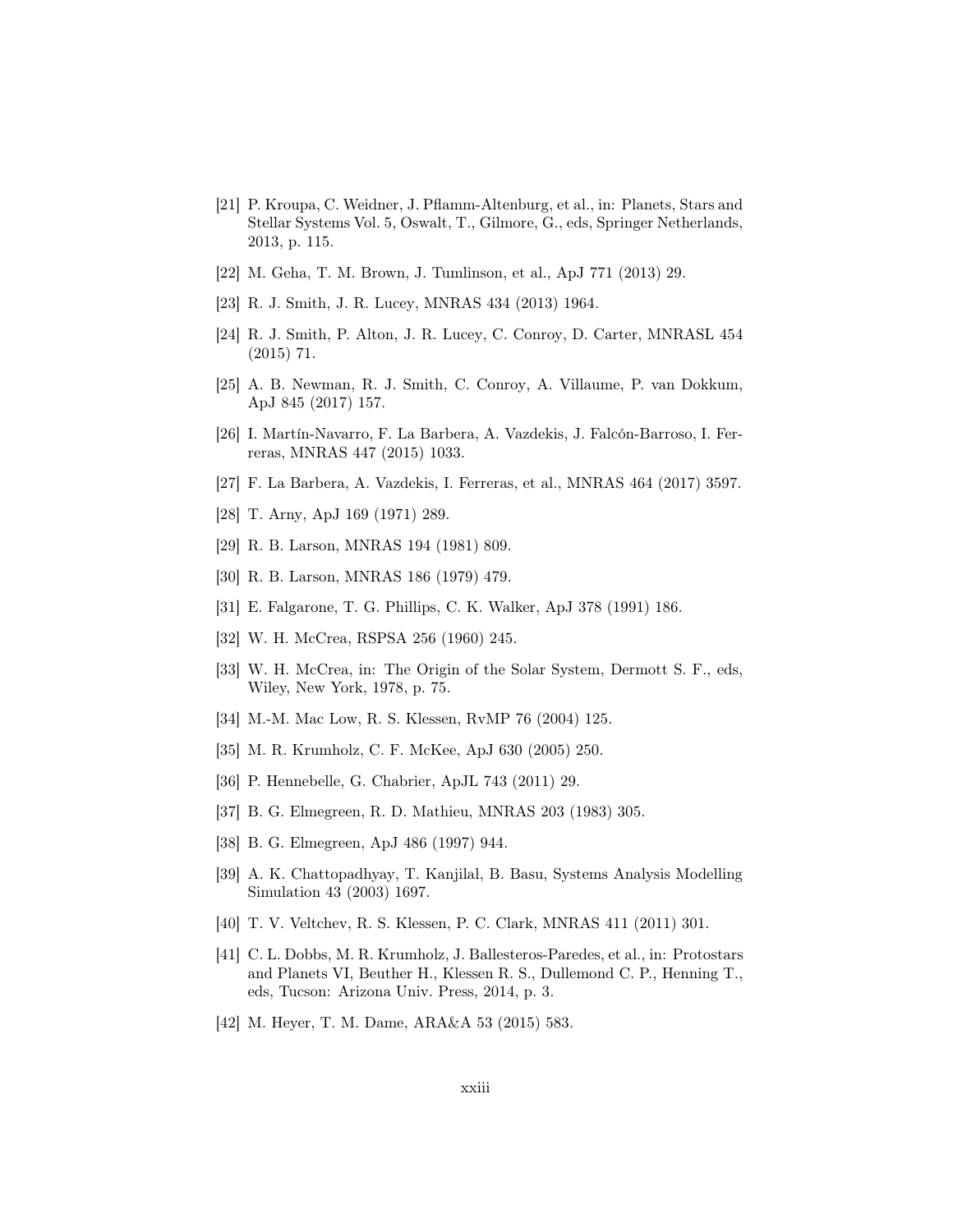- [43] Y. Contreras, G. Garay, J. M. Rathborne, P. Sanhueza, MNRAS 456 (2016) 2041.
- [44] G.-X. Li, F. Wyrowski, K. Menten, A&A 598 (2017) A96. doi:10.1051/0004-6361/201628251.
- [45] F. Hoyle, ApJ 118 (1953) 513.
- [46] R. Meijerink, M. Spaans, F. P. Israel, A&A 461 (2007) 793.
- [47] D. R. G. Schleicher, M. Spaans, R. S. Klessen, A&A 513 (2010) 7.
- [48] T. G. Sitnik, Piśma v Astronomicheskii Zhumal 15 (1989) 897.
- [49] K. W. Schwarz, Physical review letters 64 (1990) 415.
- [50] L. Song, Ph.D. thesis, University of Massachusetts,Amherst (2010).
- [51] W. Feller, PhRv 57 (1940) 906.
- [52] R. C. Fleck Jr., MNRAS 201 (1982) 551.
- [53] C. Federrath, MNRAS 436 (2013) 1245.
- [54] E. N. Parker, PhRv 109 (1958) 1328.
- [55] L. Blitz, in: Protostars and Planets III,Levy E. H., Lunine J. I., eds, Tucson: Arizona Univ. Press, 1993, p. 125.
- [56] J. P. Williams, L. Blitz, C. F. McKee, in: Protostars and Planets IV, Mannings V., Boss A. P., Russel S. S., eds, Tucson: Arizona Univ. Press, 2000, p. 97.
- [57] N. Schneider, P. André, V. Könyves, ApJL 766 (2013) 17.
- [58] C. Federrath, J. M. Rathborne, S. N. Longmore, ApJ 832 (2016) 143.
- [59] J. P. Chieze, A&A 171 (1987) 225.
- [60] V. Ossenkopf, M.-M. Mac Low, A&A 390 (2002) 307.
- [61] K. Yamamoto, T. Kambe, Fluid Dynamics Research 8 (1991) 65.
- [62] S. G. Llewellyn Smith, S. T. Gille, Physical Review Letters 81 (1998) 5249.
- [63] R. M. Pereira, C. Garban, L. Chevillard, Journal of Fluid Mechanics 794 (2016) 369.
- [64] N. L. S. Jeffrey, L. Fletcher, N. Labrosse, ApJ 836 (2017) 35.
- [65] S. D. Murray, D. N. C. Lin, ApJ 339 (1989a) 933.
- [66] S. D. Murray, D. N. C. Lin, ApJ 346 (1989b) 155.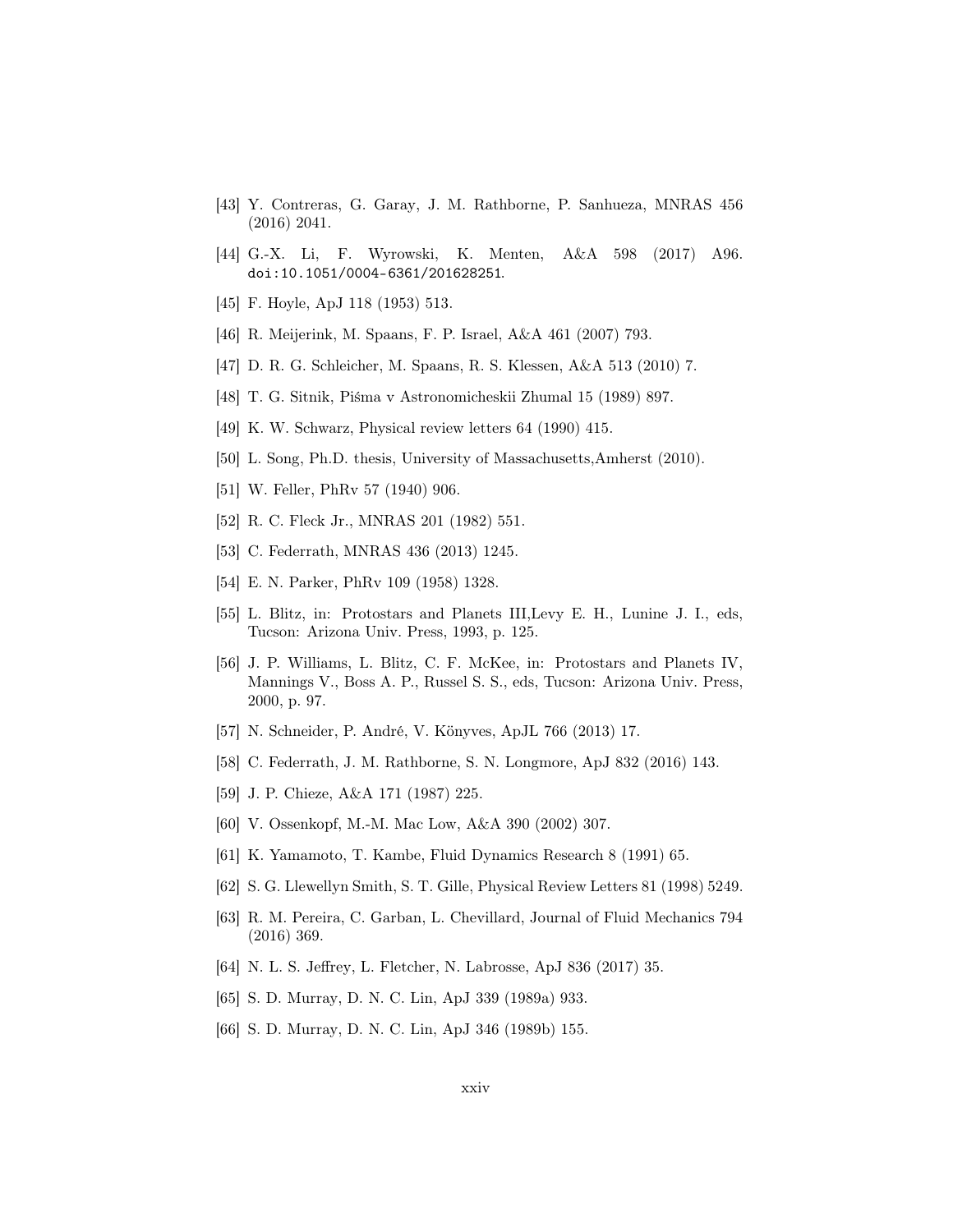- [67] E. Herbst, W. Klemperer, ApJ 185 (1973) 505.
- [68] J. Bally, A. A. Stark, R. W. Wilson, C. Henkel, ApJS 65 (1987) 13.
- [69] J. Bally, A. A. Stark, R. W. Wilson, C. Henkel, ApJ 324 (1988) 223.
- [70] C. J. Lada, E. A. Lada, ARA&A 41 (2003) 57.
- [71] J. L. Yun, A. López-Sepulcre, J. M. Torrelles, A&A 471 (2007) 573.
- [72] M. R. Haas, P. Anders, A&A 512 (2010) A79.
- [73] P. F. Goldsmith, W. D. Langer, ApJ 222 (1978) 881.
- [74] P. C. Myers, P. Dame, T. M.and Thaddeus, et al., ApJ 301 (1986) 398.
- [75] C. Federrath, R. S. Klessen, ApJ 763 (2013) 51.
- [76] C. J. Lada, M. Margulis, D. Dearborn, ApJ 285 (1984) 141.
- [77] T. N. Rengarajan, ApJ 287 (1984) 671.
- [78] T. Chattopadhyay, T. De, B. Warlu, A. K. Chattopadhyay, ApJ 808 (2015) 24.
- [79] G. B. Field, W. C. Saslaw, ApJ 142 (1965) 568.
- [80] A. G. Kritsuk, M. L. Norman, P. Padoan, et al., ApJ 665 (2007) 416.
- [81] B. R. Ragot, ApJ 696 (2009) 1576.
- [82] C. Federrath, J. Roman-Duval, R. S. Klessen, et al., A&A 512 (2010) A81.
- [83] M. Wilczek, A. Daitche, R. Friedrich, Journal of Fluid Mechanics 676 (2011) 191.
- [84] P. Hennebelle, E. Falgarone, A&A Rev. 20 (2012) 55.
- [85] M. R. Krumholz, B. Burkhart, MNRAS 458 (2016) 1671.
- [86] M. Wilczek, D. G. Vlaykov, C. C. Lalescu, in: Progress in Turbulence VII, Springer Proceedings in Physics 196, Örlü, R. et al., eds, Springer International Publishing AG, 2017, p. 3.
- [87] A. J. Calzavara, C. D. Matzner, MNRAS 351 (2004) 694.
- [88] D. Zhang, R. A. Chevalier, MNRAS 482 (2019) 1602.
- [89] M. A. Sandoval, W. R. Hix, O. E. B. Messer, J. A. Harris, E. J. Lentz, AAS 233 (2019) 258.20.
- [90] M. S. Miesch, J. Bally, ApJ 429 (1994) 645.
- [91] Y. Sofue, ApJL 431 (1994) 91.